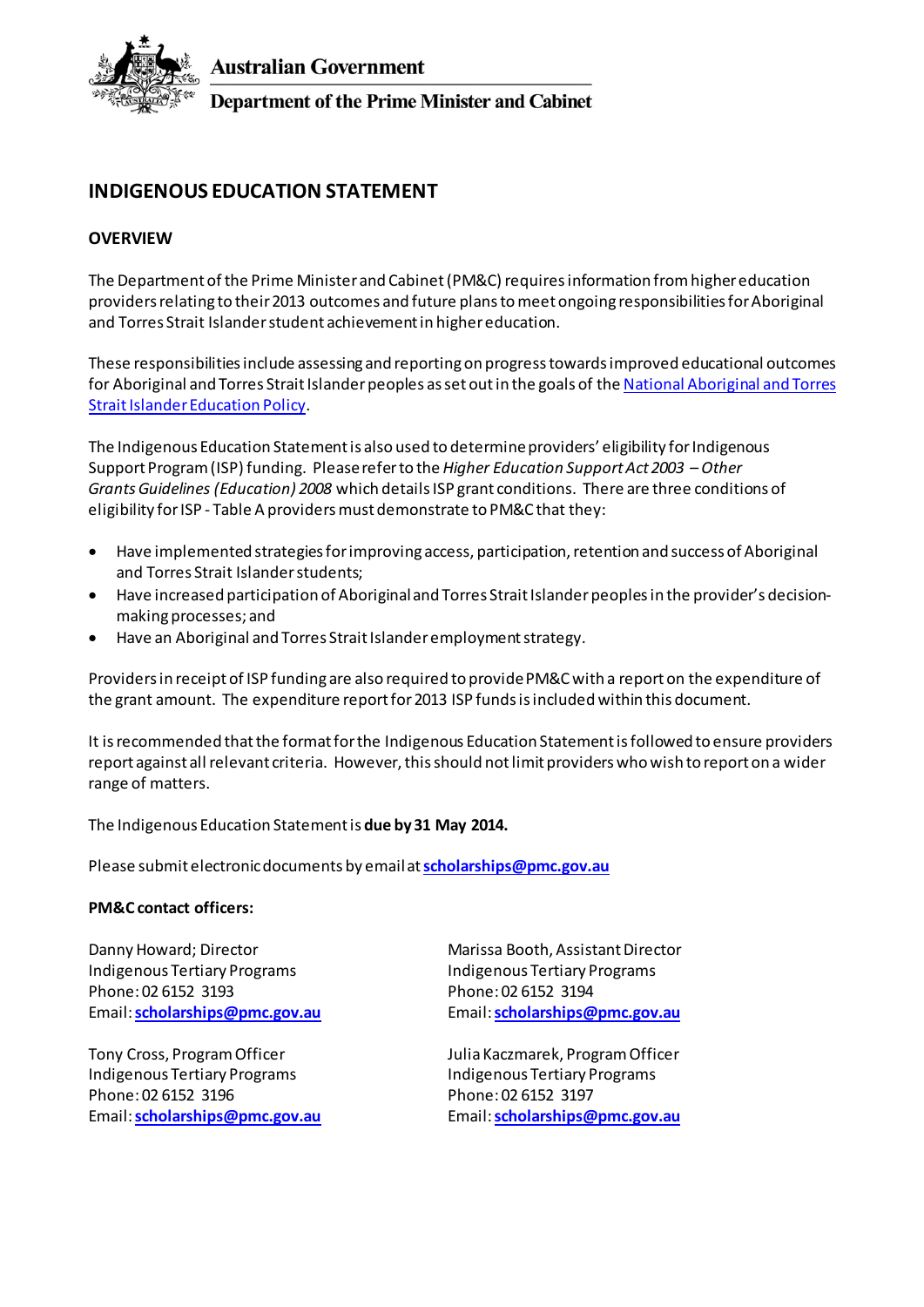# **FORMAT FOR INDIGENOUS EDUCATION STATEMENT**

While it is recommended that this format is followed to ensure providers report against all relevant criteria, providers are invited to comment on a wider range of matters.

# **University of Southern Queensland**

College for Australian Indigenous Studies (previously named Centre for Australian Indigenous Knowledges)

# **SECTION 1 ACHIEVEMENT OF NATIONAL ABORIGINAL AND TORRES STRAIT ISLANDER EDUCATION POLICY (AEP) GOALS IN 2013 AND PLANS FOR FUTURE YEARS**

Please provide evidence of:

- strategies you have implemented which seek to achievethe AEP goals and your assessment of whether these strategies are working;
- constraints on your ability to achieve the AEP goals; and
- plans for future improvement of existing strategies or implementation of new strategies to meet each of the AEP goals relevant to higher education.

# **The AEP goals (paraphrased) relating to higher education are to:**

- 1 Establish effective arrangements for the participation of Aboriginaland Torres Strait Islanderpeoples in educational decision-making.
- 2 Increase the number of Aboriginal and Torres Strait Islander peoples employed, as academic and non-academic staff in higher education institutions.
- 3 Ensure equitable access of Aboriginal and Torres Strait Islanderstudents to higher education.
- 4 Achieve the participation of Aboriginal and Torres Strait Islanderstudents in higher education, at rates commensurate with those of all other Australians.
- 5 Enable Aboriginal and Torres Strait Islanderstudents to attain the same graduation rates from award courses in higher education as for other Australians.
- 6 To provide all Australian students with an understanding of and respect for Aboriginal and Torres Strait Islander traditional and contemporary cultures.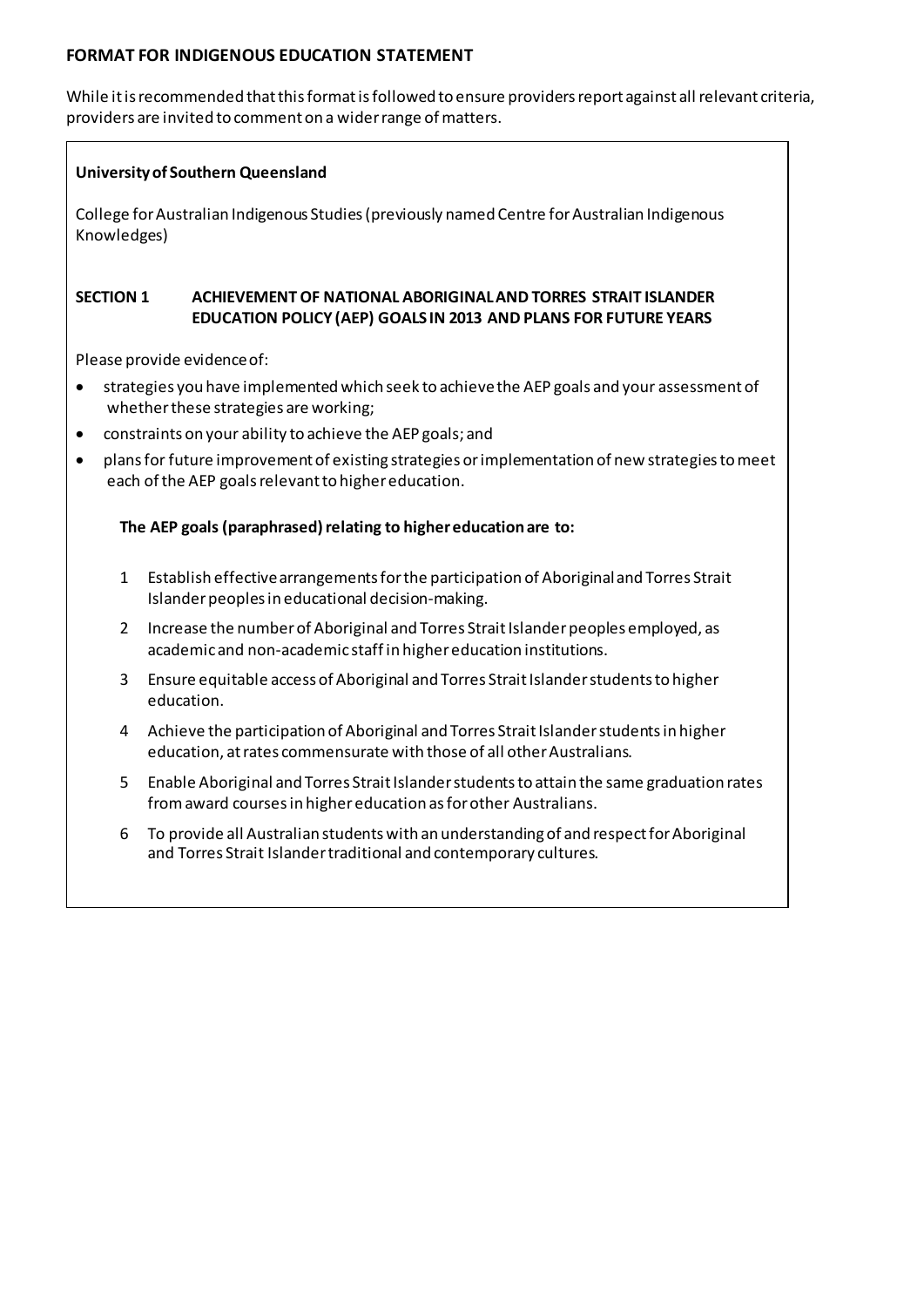# **1. Establish effective arrangements for the participation of Aboriginal and Torres Strait Islander people in educational decision-making.**

### **Institutional Decision-Making Processes**

Success in Indigenous education is in part dependant on Aboriginal and Torres Strait Islander people being involved in educational decision-making**.** USQ aims to achieve level parity in Indigenous employment (2.5%) by 2016. To date, the following strategies have been implemented to increase the representation of Aboriginal and Torres Strait Islander staff at USQ:

- The operation of the USQ Aboriginal and Torres Strait Islander Career Development and Employment Strategy Committee to oversee and drive developments in this area.
- The Aboriginal and Torres Strait Islander Traineeship Pilot Program launched in 2012 which provides full-time 12 month fixed-term appointments at a nationally recognised Certificate III level (five positions in 2013).
- The implementation and delivery of a series of Aboriginal and Torres Strait Islander Cross-Cultural Awareness sessions during 2013 and 2014 for academic and professional staff at all three USQ campuses.

Aboriginal and Torres Strait Islander people are formally involved in institutional decisionmaking processes in the following ways:

- Membership of Academic Board (the University's principal advisory committee to University Council on academic committee) includes an Indigenous academic staff member, elected by the academic staff of the University.
- The Head, College of Australian Indigenous Studies is ex officio member of a number of University committees and boards, including the Social Justice Strategy Board, Aboriginal and Torres Strait Islander Career Development and Employment Strategy Committee.
- Buallum Jarl-Bah Aboriginal and Torres Strait Islander Engagement Committee has been operating as an effective advisory body to the USQ Fraser Coast campus for many years.
- To increase engagement across all of USQ's campuses, the Vice-Chancellor has, in close consultation with the local communities, invited eight Elders and valued persons from across the lands where USQ campuses are located to form the USQ Elders and Valued Persons Advisory Board (EVPAB). The Role of the Board approved at its first meeting on 12 March 2014 was as follows:
	- The EVPAB shall provide high-level strategic advice to the Vice-Chancellor to assist her in positioning the University to pursue reconciliation and the improvement of outcomes for Aboriginal and Torres Strait Islander peoples through the activities of the University. The Elders and Valued Persons Advisory Board (EVPAB) will be the principle source of high level advice to the Vice-Chancellor on Aboriginal and Torres Strait Islander/First Nations Higher Education issues and affairs. The EVPAB will meet with the Vice-Chancellor at least three times per year.

### **USQ Reconciliation Action Plan (RAP)**

While USQ has actively supported improving higher education and employment for Aboriginal and Torres Strait Islander people since its establishment and reported to government on its achievements in these areas for over two decades, the University has previously not had in place a Reconciliation Action Plan. The need to fill this gap was identified as a priority by USQ Vice-Chancellor and President, Professor Jan Thomas early in her administration and the University has been developing its RAP since late 2013.

This has involved a wide stakeholder consultation process and been informed by the recommendations of the 'Behrendt' Report released in 2012 and the Universities Australia Indigenous Cultural Competency Framework. The USQ RAP development has occurred within the framework provided by Reconciliation Australia and will ensure that USQ is publicly accountable for its progress in supporting reconciliation. Given its long history of supporting Indigenous education, employment and research, USQ has been able to launch its first RAP as a Stretch RAP – with a focus on expanding and embedding tested and proven strategies to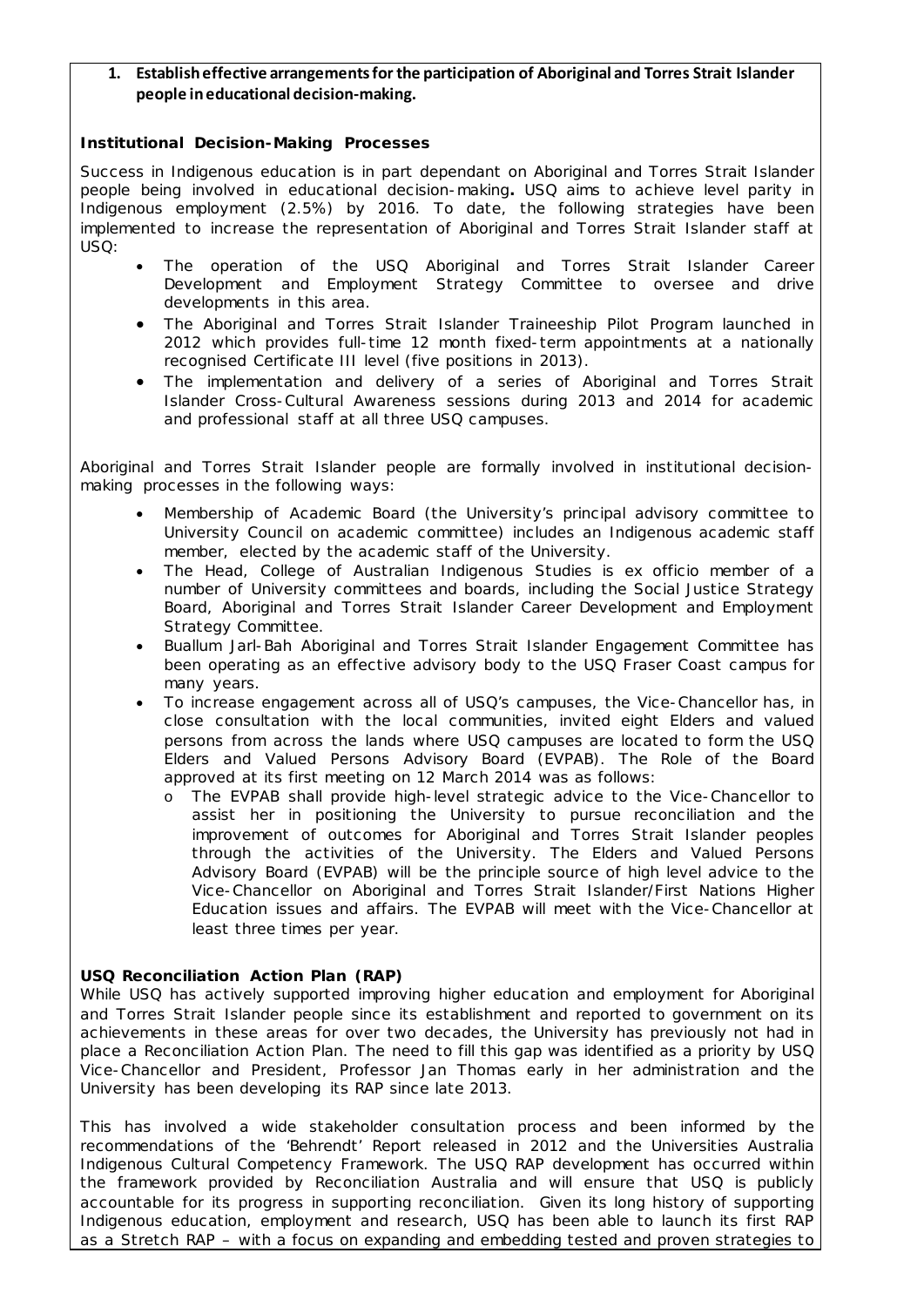At the time of writing, the USQ RAP is in an advanced stage of development. The draft RAP will be released for a final public consultation process in early July 2014 and is expected to be completed and endorsement sought from Reconciliation Australia by September 2014.

## **Roles and Responsibilities of Head and Professor, College for Australian Indigenous Studies**

The University's central unit for Indigenous education matters is the College for Australian Indigenous Studies which sits within the Academic Division. The College was previously known as the Centre for Australian Indigenous Knowledges (CAIK) which has a long history of supporting USQ's Indigenous strategies.

In late 2013, CAIK underwent a review process, with full consultation across all areas of the University. The outcomes of that review are now being finalised, with formation of CAIS\* and all existing CAIK staff being transitioned to the new College. The new College for Australian Indigenous Studies having a four-pronged focus, which includes internal consultancy in all Indigenous matters; providing Indigenous courses and programs; engaging in relevant research; and managing Indigenous student engagement and encouragement. The staff of CAIS consists of a team of academic and professional staff working in and across each of these areas. (\*This College title may change longer term.)

CAIS is led by an academic Head (Professor) who is an Indigenous person responsible for the management and leadership of CAIS in fulfilment of the University's strategic and operational objectives, especially in relation to facilitating appropriate educational opportunities, equitable access and suitable student support services for the University's Indigenous students. In particular, the Head is responsible for the quality and performance of the College in consultancy on Indigenous matters and curriculum development, teaching and learning, research, professional activities and community engagement, the viability and quality of academic offerings and associated student experience, and for planning and aligning CAIS resources and staffing with Academic Division and University strategic objectives.

The Head also focuses on ensuring that the College adheres to USQ policies and has consistent interfaces and processes with respect to Indigenous, academic and operational matters, and will pursue optimal collaboration and cooperation with the Faculties and other work areas of USQ. The Head of CAIS works collaboratively with the Senior Deputy Vice-Chancellor, senior staff of the Academic Division, and other University academic and administrative units in achieving agreed outcomes consistent with the University's Vision, Mission and Values, strategic objectives and priorities.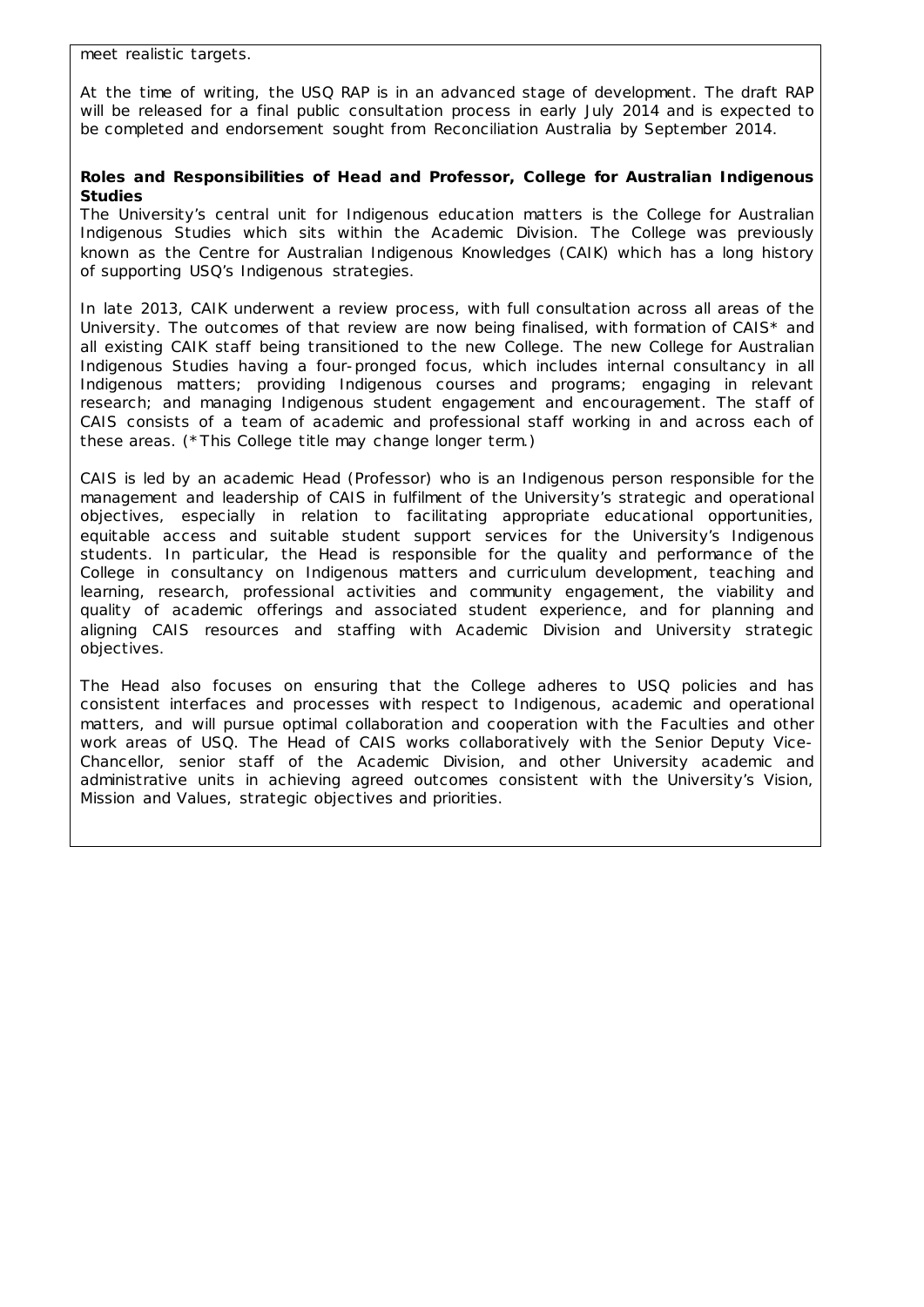**. 2. Increase the number of Aboriginal and Torres Strait Islander staff employedas academic and non-academic staff in higher education institutions.** 

### **Aboriginal and Torres Strait Islander Employment Strategy**

USQ's commitment to increase the educational, employment, training and career development opportunities for Aboriginal and Torres Strait Islander people is conveyed through the USQ Enterprise Agreement 2010-2013, the employment strategy and the Aboriginal and Torres Strait Islander Career Development and Employment Strategy Steering Committee.

As an outcome of enterprise bargaining negotiations in 2005, the Vice-Chancellor announced the establishment of a Representative Steering Committee to oversee the development and implementation of an Indigenous Employment Strategy. The Committee includes representatives from University senior management, academic and professional employees, staff within CAIS, the NTEU and Human Resources. The original USQ Aboriginal and Torres Strait Islander Career Development and Employment Strategy was approved for implementation by USQ Council in November 2005.

The Employment Strategy was revised in 2011, and again in 2013, to incorporate the status of the 2006 strategies and USQ's Enterprise Bargaining Agreement 2010 - 2013 [principles,](http://www.usq.edu.au/hr/empcond/ea2010/part4/19) and include operational strategies for which the Indigenous Employment Strategy Coordinator would be responsible. The 2013 update also addressed some content inaccuracies. The revised **[Strategy document](http://www.usq.edu.au/hr/polproc/partc/~/media/USQ/HR/Other/IndigenousEmploymentStrategypdf.ashx)** is located within the USQ Aboriginal and Torres Strait Islander Employment Policy and Procedure – both documents are publically available at [http://policy.usq.edu.au/documents.php?id=13342PL.](http://policy.usq.edu.au/documents.php?id=13342PL) 

The Policy document itself was revised in late 2013 to reflect USQ cultural protocols and update committee membership. The Strategy document is continually evolving as USQ continues to align the employment strategy to the *Guiding Principles for developing Indigenous Cultural Competencies in Australian Universities* (Best Practice Framework), the *Review of Higher Education Access and Outcomes for Aboriginal and Torres Strait Islander People* (Behrendt Report September 2012), the *National Indigenous Higher Education Workforce Strategy* and USQ's Strategic Plan.

USQ's '3-year HR Recruitment Strategy' was endorsed by the Aboriginal and Torres Strait Islander Career Development and Employment Strategy Steering Committee in 2013 and approved initiatives are now included in the revised Aboriginal and Torres Strait Islander Career Development and Employment Strategy. This strategy provides an overview of the career and development initiatives that USQ is aiming to implement over 2013-2015 to increase the number of Aboriginal and Torres Strait Islander employees at USQ.

In March 2011, USQ's Human Resources appointed an Indigenous Employment Strategy Coordinator, a position which was established in the Staff Equity and Diversity section of Human Resources. In 2013 USQ's restructure saw the position retitled to Human Resource Officer (Indigenous Employment) within Human Resources.

During 2013, the Human Resource Officer (Indigenous Employment) continued to build public awareness of USQ's Employment strategies through networking, communication and collaborative strategies such as promoting USQ activities at various Indigenous employment events in Toowoomba and Brisbane, and attending local Indigenous community meetings.

**Strategies for Increasing Numbers of Aboriginal and Torres Strait Islander Staff** Since the appointment of the Human Resource Officer (Indigenous Employment), USQ has actively progressed a range of strategies for increasing the numbers of Aboriginal and Torres Strait Islander Australians employed at USQ. These have included: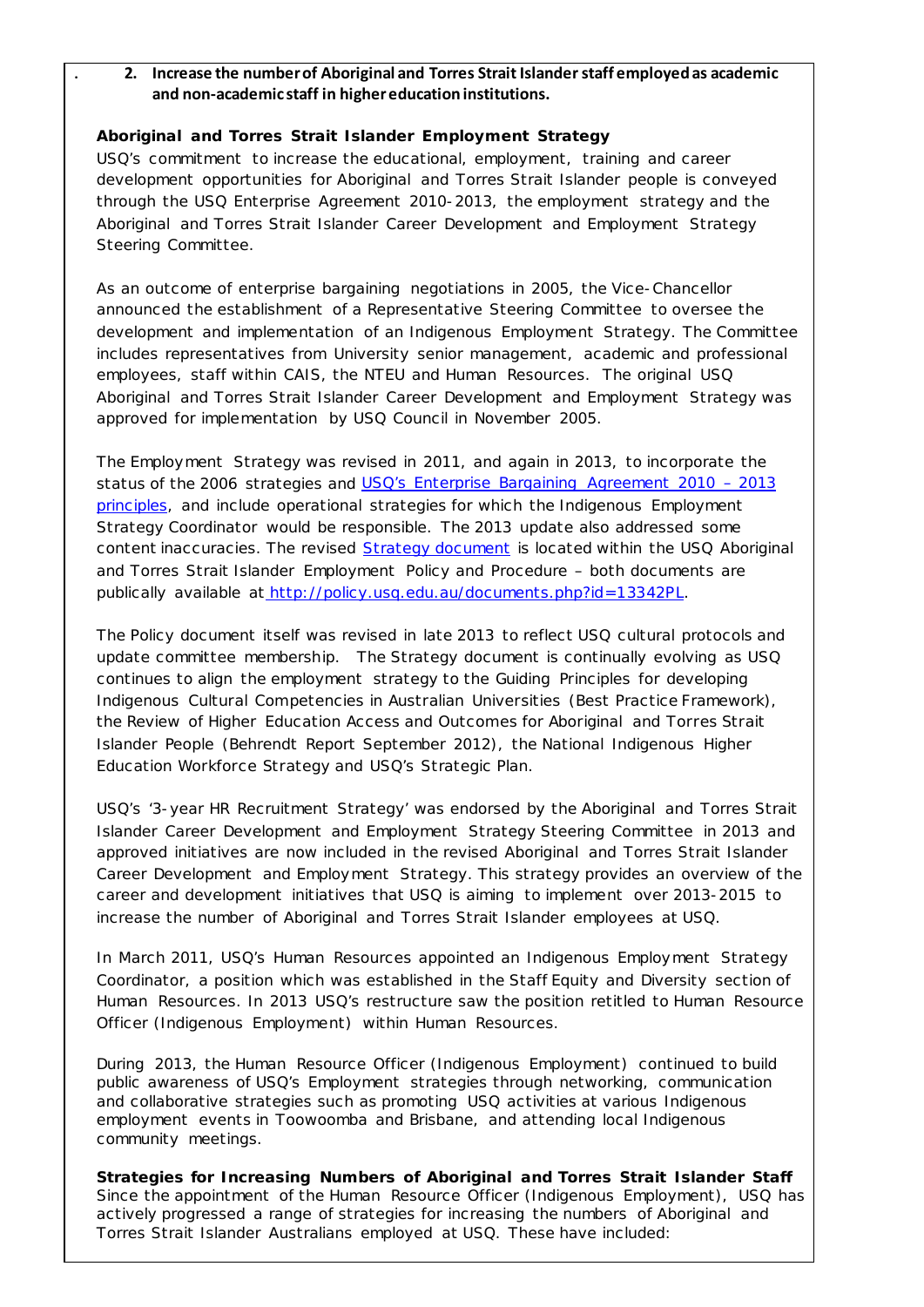# Implementation of the Aboriginal and Torres Strait Islander traineeship program:

- As a pilot program, five trainees were appointed in May 2012 for a 12 month fixed term appointment to enable them to obtain a formal qualification (Certificate 111). The pilot traineeship program was jointly funded by the then DEEDI (Department of Employment, Economic Development and Innovation) and USQ.
- The five Aboriginal and Torres Strait Islander trainees appointed in 2012 graduated in 2013 with Certificate III qualifications.
- In 2013, following the success of the 2012 pilot, USQ provided strategic funding for the appointment of another five Aboriginal and Torres Strait Islander trainees. Four trainees were recruited and enrolled in a Certificate III training program in March 2013. During the 12 month program, one trainee resigned due to other opportunities with the remaining three completing their program and graduating in early 2014. Of these three trainees, two are still currently employed at USQ in fixed-term positions within Human Resources and Marketing and Student Attraction.
- In 2013, USQ also assigned funding for the continuation of the Aboriginal and Torres Strait Islander Traineeship Program for a further three years from 2013 to 2015.
- Late 2013 saw USQ advertise for the recruitment of five Aboriginal and Torres Strait Islander trainees for the 2014 program.
- In 2013, funding was approved to continue the Aboriginal and Torres Strait Islander Cultural Awareness program that was implemented in 2012. The Aboriginal and Torres Strait Islander Cultural Awareness program is aimed at increasing USQ employee (academic and professional) awareness of history, culture, protocols and communication styles to develop individual and organisational culture awareness and inclusive practices. In 2013, two generic training sessions were provided at Toowoomba and Springfield campuses. One On-Country workshop in the Toowoomba region was facilitated for USQ employees.
- The review, development and implementation strategies to promote the Aboriginal and Torres Strait Islander career development and employment strategies (eg HR website updated, promotional brochures and pamphlets developed, attendance at employment Expos, community meetings, USQ news articles and executive invites to launch events).
- Implementation of the USQ funded pilot Student Internship Program in 2013 with the recruitment of two undergraduate students on short term casual contracts. The Centre for Rural and Remote Area Health and Student Services – USQ Health Service successfully employed the student interns who gained valuable work experience.
- **Implementation of the three year HR Recruitment Strategy for 2013 2015 that** outlines the key operational strategies and indicative timing.
- **In September 2013 a Reconciliation Action Plan (RAP) working party was formed to** develop a RAP for USQ. The Human Resource Officer (Indigenous Employment) was formally invited by the Vice-Chancellor to assist with the development of the Stretch RAP. The RAP working party team members met regularly and each member was allocated an area to review current initiatives and best practice ie employment, education, research.

Further Information is located on the USQ Aboriginal and Torres Strait Islander [Employment website.](http://www.usq.edu.au/hr/equitydiversity/eopolproc/aboriginaltorresstraitislanderemp)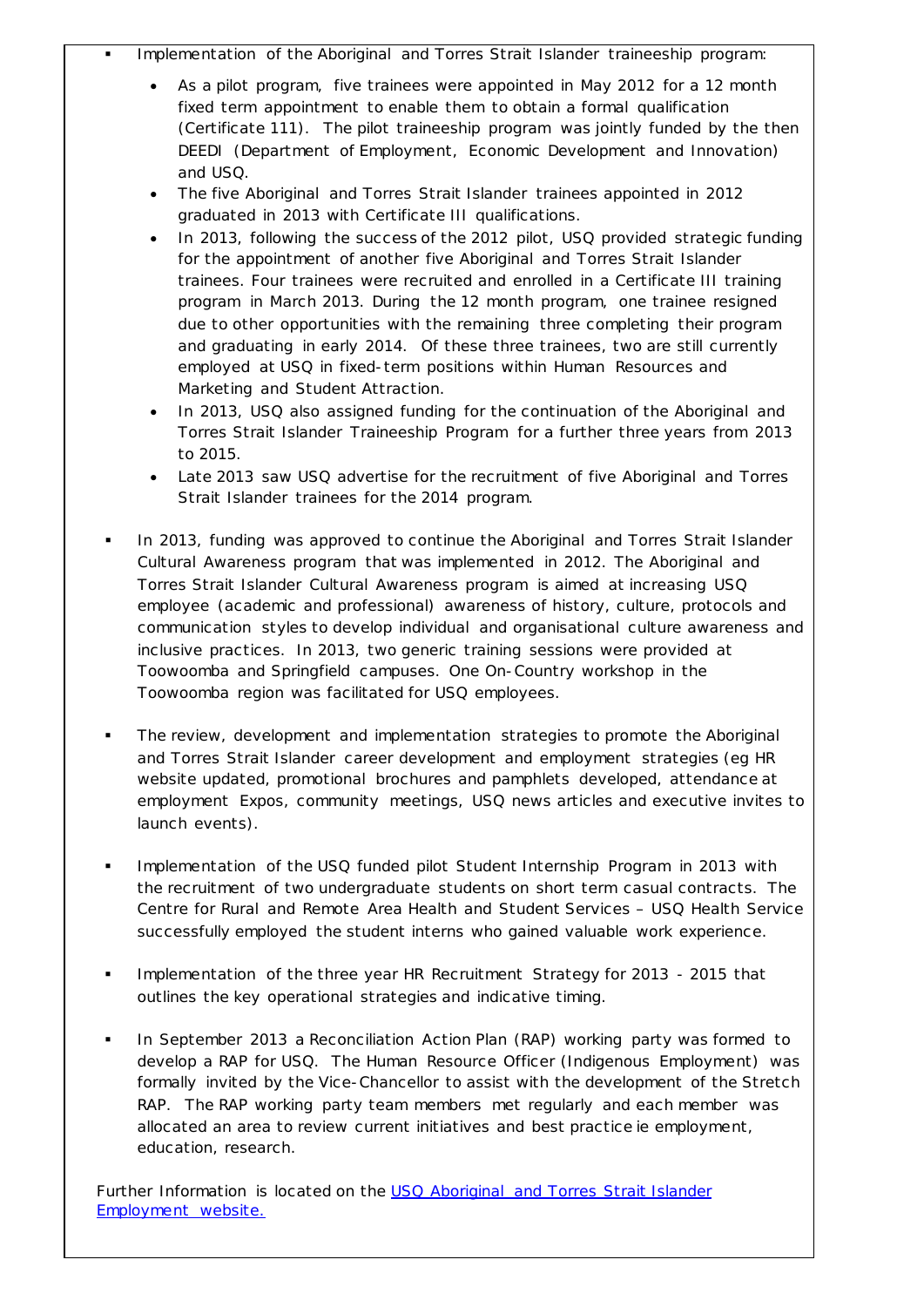### **Number of Indigenous-specific positions**

There are currently 21 Aboriginal and Torres Strait Islander identified positions at USQ. Details are provided in Table 1 below:

| Faculty/Division                  | Occupation                  | Level             |
|-----------------------------------|-----------------------------|-------------------|
| College for Australian Indigenous | Head                        | Executive Package |
| <b>Studies</b>                    |                             |                   |
| College for Australian Indigenous | Associate Director          | Academic Level C  |
| <b>Studies</b>                    |                             |                   |
| College for Australian Indigenous | Lecturer (Indigenous        | Academic Level B  |
| <b>Studies</b>                    | Studies)                    |                   |
| Faculty of Heath, Nursing and     | Lecturer (Indigenous        | Academic Level B  |
| Midwifery                         | Nursing)                    |                   |
| College for Australian Indigenous | Indigenous Research         | Academic Level A  |
| <b>Studies</b>                    | Fellow                      |                   |
| Students and Communities          | Indigenous Marketing        | HFW 7             |
|                                   | Officer                     |                   |
| Students and Communities          | Widening Participation      | HEW 7             |
|                                   | (Indigenous Community       |                   |
|                                   | Engagement) Officer         |                   |
| College for Australian Indigenous | Student Relationship        | HEW 5             |
| <b>Studies</b>                    | Officer/s (3 positions)     |                   |
| Human Resources                   | Indigenous Employment       | HEW 5             |
|                                   | <b>Strategy Coordinator</b> |                   |
| College for Australian Indigenous | Student Relationship        | HFW 4             |
| <b>Studies</b>                    | Officer (2 positions)       |                   |
| College for Australian Indigenous | Indigenous Student          | HEW 4             |
| <b>Studies</b>                    | Advocate                    |                   |
| Academic Services                 | Administration Officer      | HEW 4             |
| <b>Students and Communities</b>   | Administration Officer      | HEW 4             |
| Human Resources                   | <b>Business/Business</b>    | Trainee           |
|                                   | Administration Trainee/s    |                   |
|                                   | (5 positions)               |                   |

# **Table 1 – Aboriginal and Torres Strait Islander specific positions**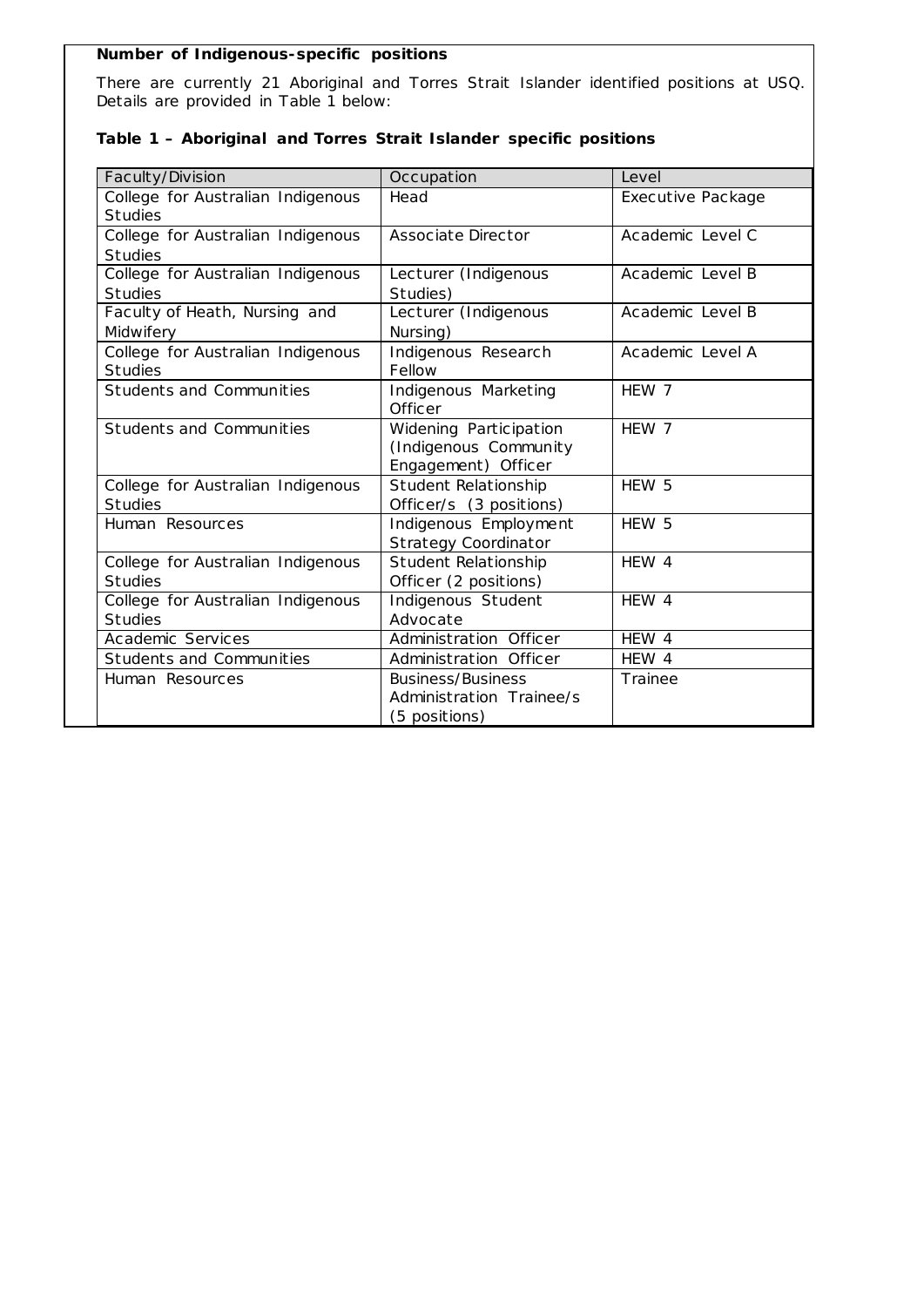# **Current Number of Aboriginal and Torres Strait Islander Staff**

The number of Aboriginal and Torres Strait Islander employees within USQ currently is provided in the Tables below:

# **Table 2 – Continuing and Fixed term positions**

| Faculty/Division                   | <b>Total Employees</b> | Academic | Professional |
|------------------------------------|------------------------|----------|--------------|
| College for Australian Indigenous  | 10                     |          |              |
| <b>Studies</b>                     |                        |          |              |
| Faculty of Business, Education,    | 3                      | 2        |              |
| Law and Arts                       |                        |          |              |
| Faculty of Health, Engineering and | 2                      | 2        |              |
| <b>Sciences</b>                    |                        |          |              |
| Academic Services Division         |                        |          |              |
| Human Resources                    | 3                      |          | 3            |
| Students and Communities           | 8                      |          | 8            |
| Division                           |                        |          |              |
| Sustainable Business Management    |                        |          |              |
| and Improvement                    |                        |          |              |
| Totals:                            | 28                     |          | 21           |

# **Table 3 – Traineeships (full time fixed-term)**

USQ currently employs five (5) Aboriginal and Torres Strait Islander trainees, dispersed across the below campus locations. Three trainees are studying the Certificate III in Business, and two are studying the Certificate III in Business Administration.

| Faculty/Division | <b>Total Employees</b> | Academic | Professional |
|------------------|------------------------|----------|--------------|
| Fraser Coast     |                        |          |              |
| Toowoomba        |                        |          |              |
| Stanthorpe       |                        |          |              |
| Totals:          |                        |          |              |

## **Table 4 – Casual positions**

| Faculty/Division                    | <b>Total Employees</b> | Academic | Professional |
|-------------------------------------|------------------------|----------|--------------|
| College for Australian Indigenous   |                        |          |              |
| <b>Studies</b>                      |                        |          |              |
| Faculty of Business, Education, Law |                        |          |              |
| and Arts                            |                        |          |              |
| Fraser Coast Campus                 |                        | 3        |              |
| Academic Services                   |                        |          |              |
| Corporate Projects                  | 5                      |          | 5            |
| Students and Communities Division   | ⌒                      |          |              |
| Totals:                             | 13                     | 5        | 8            |
|                                     |                        |          |              |
|                                     |                        |          |              |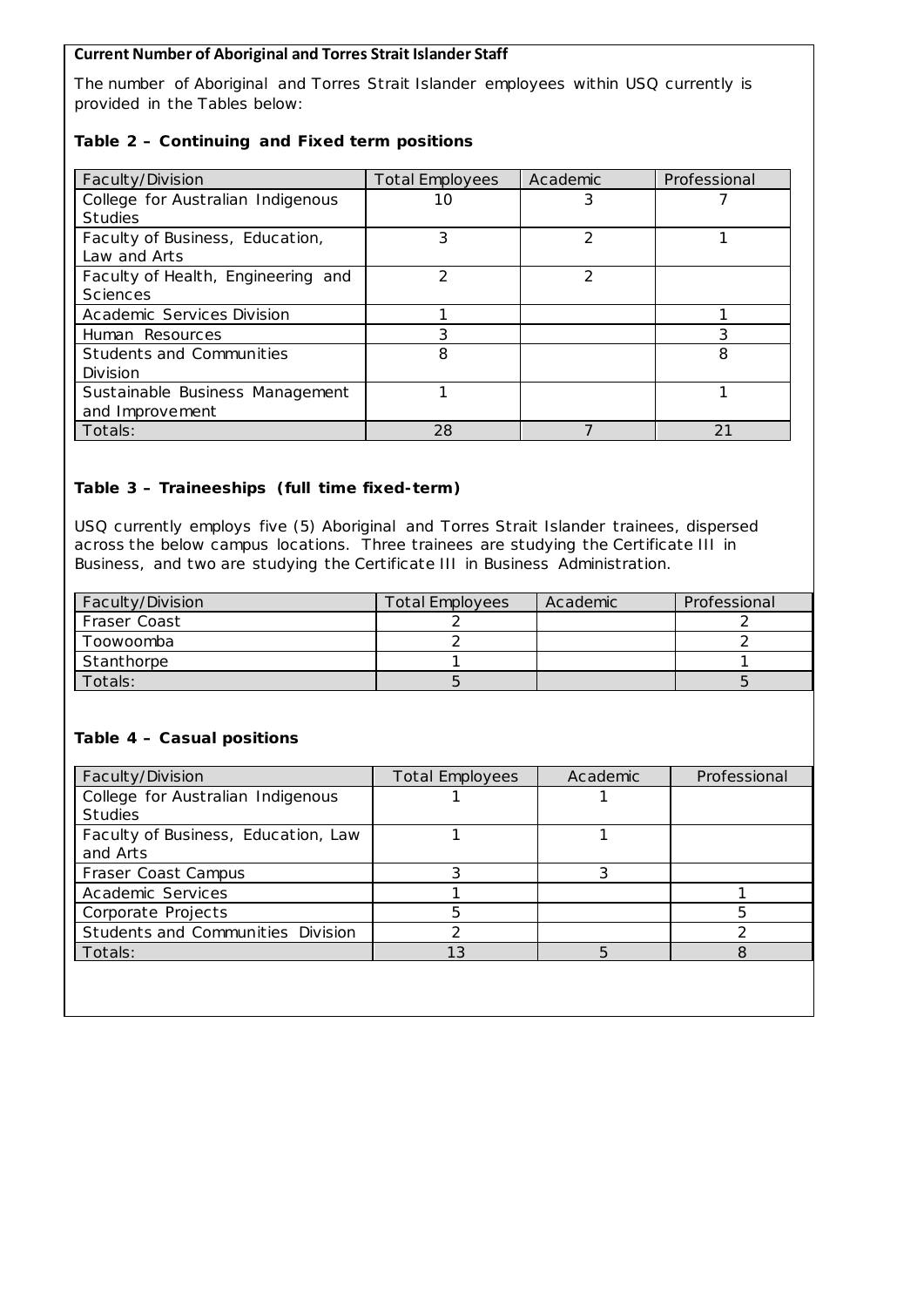# **3. Ensure equitable access of Aboriginal and Torres Strait Islander students to higher education.**

# **Commencing Aboriginal and Torres Strait Islander students\***

|                                                                              | 2012 | 2013 |
|------------------------------------------------------------------------------|------|------|
| Aboriginal and Torres Strait Islander students                               | 228  | 218  |
| Non Aboriginal and Torres Strait Islander students (Domestic students only): | 8752 | 9024 |

# **Programs to improve access and Outreach activities**

| <b>Program Name</b>                                               | <b>Target Audience</b>                                                                                                                                                                    | <b>Outline of Program</b>                                                                                                                                                                                                                                                                                                                                                                                                                                                                                                                                                                                                                                                                                                          | <b>Outcome</b>                                                                                                                                                                                                                                                                                                             |
|-------------------------------------------------------------------|-------------------------------------------------------------------------------------------------------------------------------------------------------------------------------------------|------------------------------------------------------------------------------------------------------------------------------------------------------------------------------------------------------------------------------------------------------------------------------------------------------------------------------------------------------------------------------------------------------------------------------------------------------------------------------------------------------------------------------------------------------------------------------------------------------------------------------------------------------------------------------------------------------------------------------------|----------------------------------------------------------------------------------------------------------------------------------------------------------------------------------------------------------------------------------------------------------------------------------------------------------------------------|
| Indigenous Higher<br><b>Education Pathways</b><br>Program (IHEPP) | Strait<br>Aboriginal<br>and<br>Torres<br>Islander young people who did not<br>matriculate<br>and mature age<br>people who have been absent<br>from the education system for<br>many years | IHEPP is a 12 month mixed mode delivery "foundation"<br>program with three compulsory Residential Schools<br>each semester. Supplementary DIISRTE Away From<br>Base funding provides for expenses associated with<br>students' attendance and participation at the on-<br>campus Residential Schools. The Program is<br>administered and delivered by CAIK. Students engage<br>in academic writing skills, maths, and study skills<br>courses at pre-enrolment enabling level. Successful<br>completion of four IHEPP courses normally permits the<br>student to enrol in an undergraduate program of<br>choice at USQ (enrolment in Engineering and some<br>Sciences programs require additional assessments to<br>be completed). | CAIS enrols approximately 30-40 students<br>each semester in the Program. For a variety<br>of reasons associated with student choice,<br>the completion rate is historically low.<br>Conversely, there is a high progression rate<br>into undergraduate study for those students<br>who successfully complete the Program. |
| Open Access<br>College's Tertiary<br>Preparation Program          | Young people and adults who<br>require a bridging pathway into<br>higher study                                                                                                            | USQ's Open Access College offers a fully by-distance<br>Tertiary Preparation Program (TPP). This is undertaken<br>by some Indigenous students who are unable to attend<br>the on-campus component of IHEPP. TPP also<br>conducts a significant offenders-in-custody program<br>that enables access to study by Indigenous offenders<br>in custody.                                                                                                                                                                                                                                                                                                                                                                                 | Alternative bridging pathway based<br>exclusively on distance study.                                                                                                                                                                                                                                                       |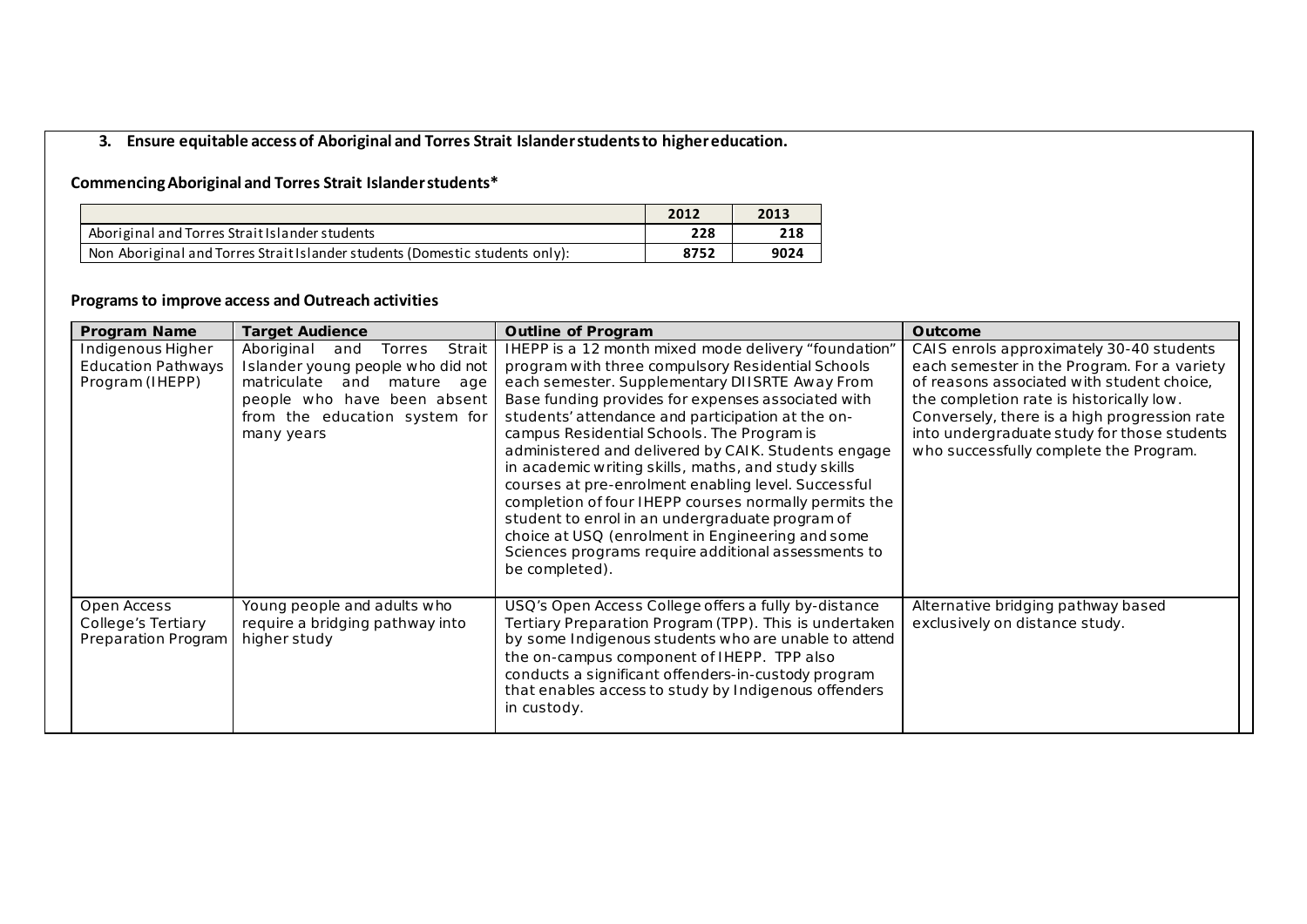| Program Name                                                   | <b>Target Audience</b>                                                                                                                                                                                                                                                   | <b>Outline of Program</b>                                                                                                                                                                                                                                                                                                                                                                                                                                                                                                                                                                            | Outcome                                                                                                                                                   |
|----------------------------------------------------------------|--------------------------------------------------------------------------------------------------------------------------------------------------------------------------------------------------------------------------------------------------------------------------|------------------------------------------------------------------------------------------------------------------------------------------------------------------------------------------------------------------------------------------------------------------------------------------------------------------------------------------------------------------------------------------------------------------------------------------------------------------------------------------------------------------------------------------------------------------------------------------------------|-----------------------------------------------------------------------------------------------------------------------------------------------------------|
| USQ Indigenous<br>Connections                                  | Young Indigenous people in rural<br>and remote communities in southern<br>Queensland                                                                                                                                                                                     | The Indigenous Connections Project, developed by<br>USQ, is aimed at assisting young Indigenous people<br>in rural and remote communities in southern<br>Queensland to have greater knowledge and<br>understanding of opportunities available to them at<br>universities. The Project also aims to encourage,<br>support and motivate young Indigenous people to<br>take up and sustain tertiary study. The project is<br>targeted at Indigenous and non-Indigenous people<br>working to improve education outcomes for<br>Indigenous young people in regional communities in<br>southern Queensland | Greater awareness and knowledge of<br>opportunities available in higher study and<br>careers.                                                             |
| Deadly Motivators                                              | Indigenous and non-Indigenous<br>people who are working to improve<br>education outcomes for young<br>Indigenous people in regional, rural<br>and remote communities in southern<br>Queensland including Cunnamulla,<br>Charleville, Roma, St George and<br>Goondiwindi. | This program is conducted as part of the Indigenous<br>Connections events and is targeted at Indigenous<br>and non-Indigenous people who are working to<br>improve education outcomes for young Indigenous<br>people in regional, rural and remote communities in<br>southern Queensland. The program provides school<br>staff with information relevant to working with<br>Indigenous students, their families and communities<br>to enable them to increase their ability to motivate<br>and encourage Indigenous young people to take up<br>and maintain university study.                        | Empowered champions for promoting<br>Indigenous aspirations in education.                                                                                 |
| Campus Student<br><b>Experience Days</b><br>(USQ Fraser Coast) | Year 10 Indigenous students from<br>the Fraser Coast region.                                                                                                                                                                                                             | The Fraser Coast campus conducts an Indigenous<br>Student Experience Day that aims to give Year 10<br>Indigenous students from the local region a positive<br>and fulfilling university experience that raises their<br>aspirations to complete their high school education<br>and consider further and higher education<br>thereafter.                                                                                                                                                                                                                                                              | School students engage with current USQ<br>students, experience a tutorial and lecture, and<br>receive information on careers and University<br>services. |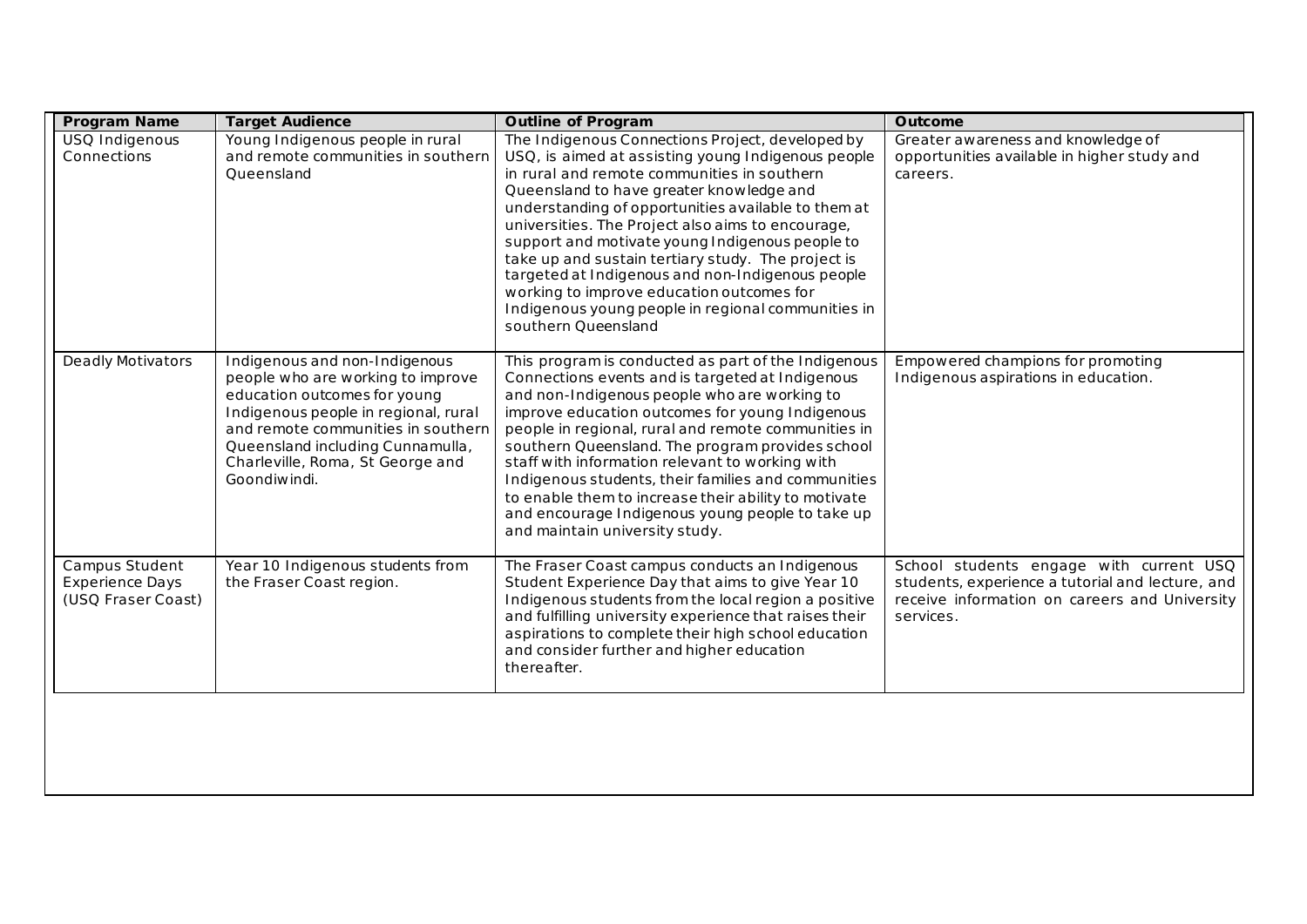| Program Name                                | <b>Target Audience</b>                                | <b>Outline of Program</b>                                                                                                                                                                                                                                                                                                                                                                                                                                                                                                                                                                                                                                                                                                                                                   | Outcome                                                                                                 |
|---------------------------------------------|-------------------------------------------------------|-----------------------------------------------------------------------------------------------------------------------------------------------------------------------------------------------------------------------------------------------------------------------------------------------------------------------------------------------------------------------------------------------------------------------------------------------------------------------------------------------------------------------------------------------------------------------------------------------------------------------------------------------------------------------------------------------------------------------------------------------------------------------------|---------------------------------------------------------------------------------------------------------|
| Indigenous<br>Marketing Officer             | Indigenous students in schools in<br>USQ's catchments | USO conducts an extensive schools outreach<br>program through Marketing and Student Attraction<br>in the Students and Communities and Communities<br>Division. The section has a dedicated Indigenous<br>Marketing Officer position to conduct specific<br>programs targeting Indigenous school students in<br>our catchment regions.<br>CAIS, together with the Indigenous Marketing<br>Officer, has developed a range of outreach initiatives<br>and activities aimed at three target groups: years 9-<br>12 school age Indigenous students; school leavers<br>and mature age Indigenous men and women. These<br>include: Uni-Tasters; School visits; Marketing<br>Events; Careers Days and Expos. These activities<br>are supported by specifically developed materials. | Continued close cooperation with the local<br>communities in pursuing improved educational<br>outcomes. |
| Identified<br>Indigenous Schools<br>program | Pre-service teaching students                         | The USQ School of Teacher Education and Early<br>Childhood collaborates with the Senior Recruitment<br>Officer (Education Queensland) for Identified<br>Indigenous Schools to secure placements in the<br>Torres Strait, North Queensland and Indigenous<br>communities.                                                                                                                                                                                                                                                                                                                                                                                                                                                                                                    | Placement of pre-service teaching students in<br>remote Indigenous communities.                         |
| Community<br>Engagement                     | Local communities.                                    | CAIS has a continuing commitment to and<br>involvement in, the Indigenous communities of the<br>region.                                                                                                                                                                                                                                                                                                                                                                                                                                                                                                                                                                                                                                                                     | Continued close cooperation with the local<br>communities in pursuing improved educational<br>outcomes. |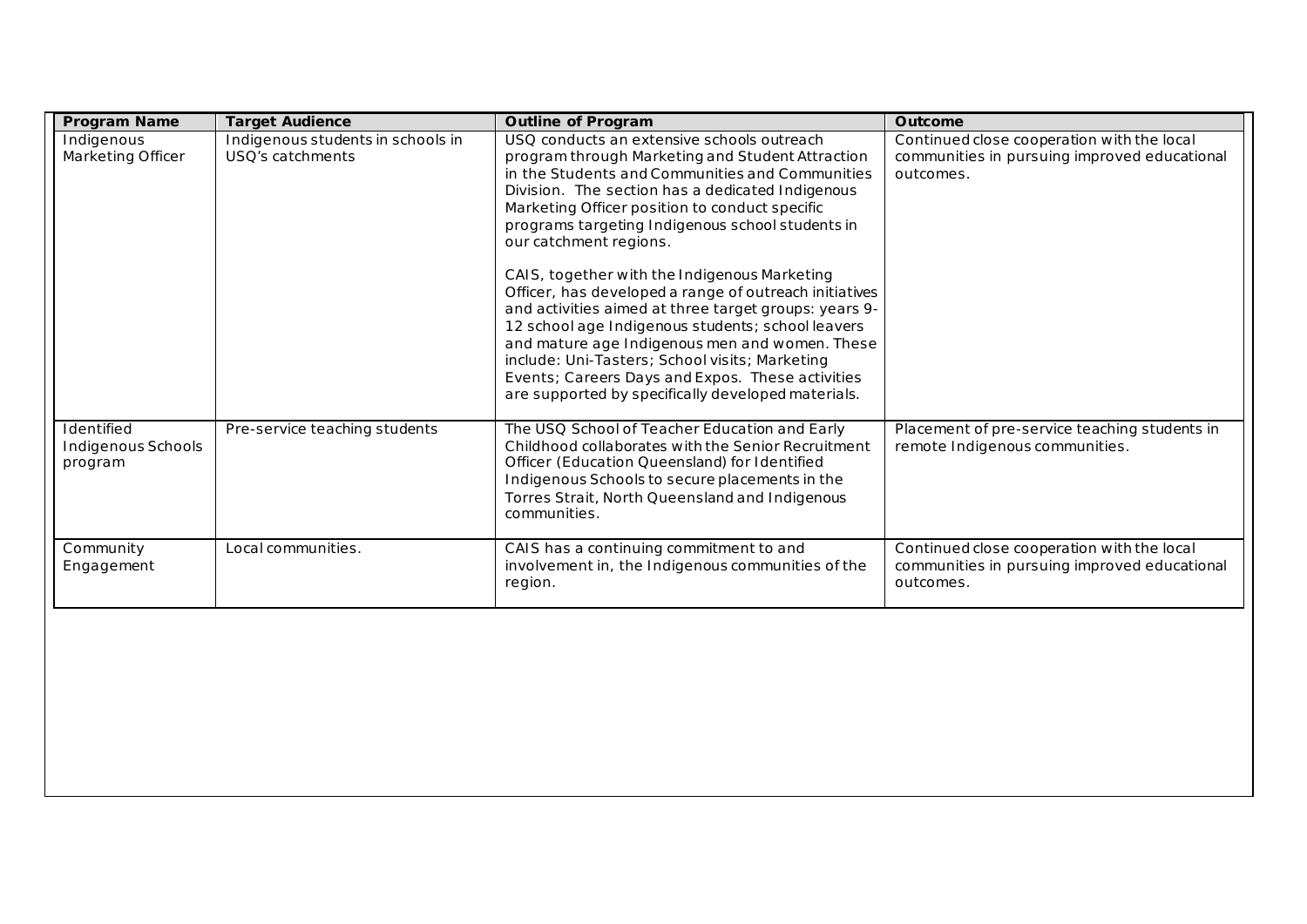| Scholarships details                                                      |                                      |                                   |                                                           |                                                    |                                                |
|---------------------------------------------------------------------------|--------------------------------------|-----------------------------------|-----------------------------------------------------------|----------------------------------------------------|------------------------------------------------|
| <b>Scholarship Details</b>                                                | Government / Private<br>/ University | <b>Number</b><br><b>Allocated</b> | Cost                                                      | <b>Number Awarded</b>                              | <b>Comments</b>                                |
| Arrow Energy Indigenous Prize<br>in Education (Yrs 9 & 10)                | Private                              | $2013 - 4$                        | \$500 each                                                | $2013 - 2$                                         | New for 2013                                   |
| Arrow Energy Indigenous Prize<br>in Engineering (Yrs 9 & 10)              | Private                              | $2013 - 8$                        | \$500 each                                                | $2013 - 3$                                         | New for 2013                                   |
| <b>Arrow Energy Indigenous</b><br>Bursary in Engineering (Yrs 11 &<br>12) | Private                              | $2013 - 4$                        | \$1,000 each                                              | $2013 - 3$                                         | New for 2013                                   |
| <b>Arrow Energy Indigenous</b><br>Bursary in Education (Yrs 11 &<br>12)   | Private                              | $2013 - 2$                        | \$1,000 each                                              | $2013 - 2$                                         | New for 2013                                   |
| Arrow Energy Indigenous<br>Scholarship in Engineering*                    | Private                              | $2013 - 2$                        | \$20,000 each                                             | $2013 - 2$                                         | New for 2013                                   |
| <b>Arrow Energy Indigenous</b><br>Scholarship in Education*               | Private                              | $2013 - 1$                        | \$20,000 each                                             | $2013 - 1$                                         | New for 2013                                   |
| <b>Bursary for Indigenous</b><br>Psychology Students                      | USQ funded                           | $2013 - 1$                        | \$750 each                                                | $2013 - 1$                                         |                                                |
| USQ Indigenous Student<br>Scholarship                                     | USQ funded                           | $2013 - 3$                        | \$6,000 each                                              | $2013 - 3$                                         |                                                |
| Indigenous Access Scholarship                                             | Commonwealth                         | $2013 - 40$                       | 2013 - \$4659 each (\$181,701<br>allocated)               | $2013 - 39$                                        |                                                |
| Indigenous Commonwealth<br><b>Education Costs Scholarship</b>             | Commonwealth                         | $2013 - 26$                       | 2013 - \$1,234.50/semester<br>(\$35,800.50 spent in 2013) | 2013 - 18 new students, 29<br>individual payments  |                                                |
| Indigenous Commonwealth<br>Accommodation Scholarship                      | Commonwealth                         | $2013 - 8$                        | 2013 - \$2,469.50/semester<br>(\$24,695 spent in 2013)    | $2013 - 5$ new students, 10<br>individual payments |                                                |
| Indigenous Enabling<br><b>Commonwealth Education Costs</b><br>Scholarship | Commonwealth                         | $2013 - 39$                       | 2013 - \$1234.50/semester<br>(\$39,504 spent in 2013)     | 2013 - 27 new students, 32<br>individual payments  |                                                |
| <b>Indigenous Enabling</b><br>Commonwealth Accommodation<br>Scholarship   | Commonwealth                         | $2013 - 3$                        | 2013 - Nil                                                | 2013 - Nil                                         | No eligible<br>students<br>enrolled in<br>2013 |

*\*NOTE: attached to the USQ Scholarships was employment of an Indigenous Mentor (\$20,000 value) to assist recipients of the scholarships through university.*

*\*\* NOTE: \$76,000 of the Arrow Energy Partnership was allocated to support of 25 students per year in 2013 and 2014 to attend DARE program. All up, the USQ/Arrow Energy Partnership contributed towards \$180,000 of support towards our Indigenous students over the years 2013 and 2014.*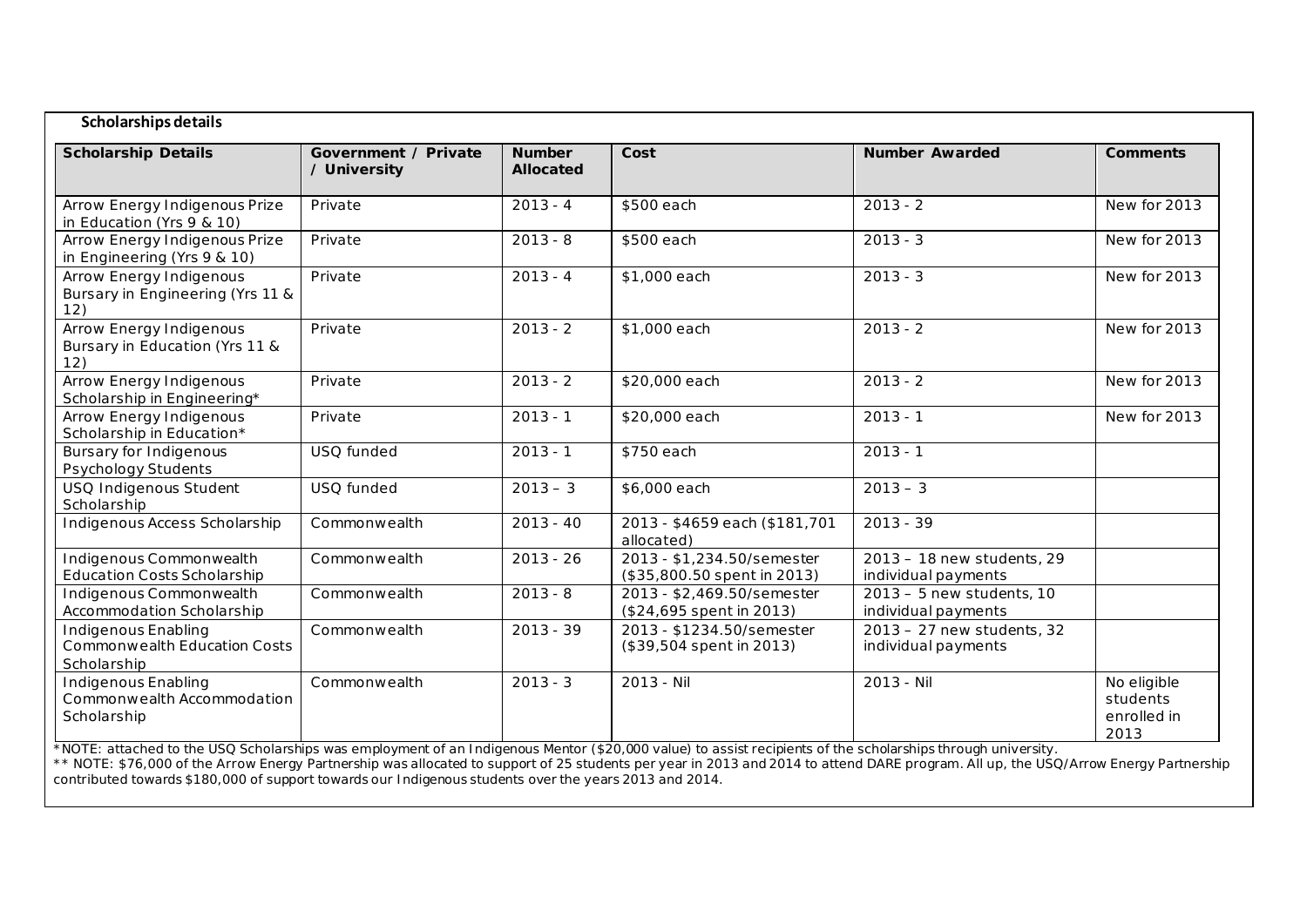The following activities are undertaken to promote Scholarships at USQ to both current and prospective students:

- Scholarship campaign button this is placed on the USQ Home page approximately 4 weeks prior to each closing date;
- Announcements are made on UConnect USQ's student login screen, approximately 6 weeks prior to the closing dates;
- Direct emails to students. The first email is a general email to students 4 weeks prior to closing date. The second email is a directed to those students in targeted students for specific scholarship categories;
- Promotion through each Faculty;
- Promotion through USQ Residential Colleges;
- Posters are pinned up around the campuses.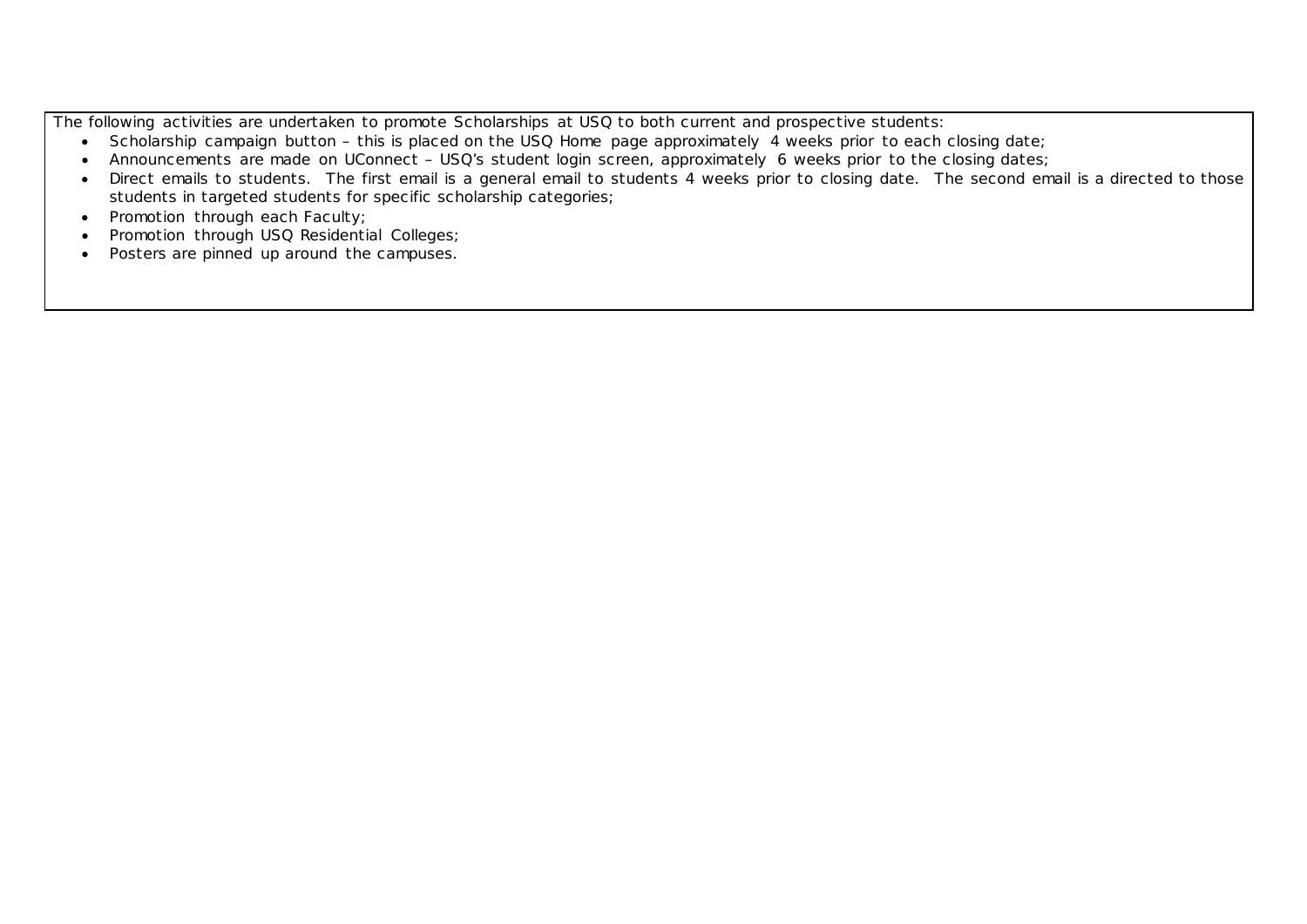**4. Achieve the participation of Aboriginal and Torres Strait Islander students in higher education, at rates commensurate with those of all other Australians.** 

# **The Total number of Aboriginal and Torres Strait Islander Student Enrolments**

The total number of Aboriginal and Torres Strait Islander Student Enrolments forfor 2012 and 2013 is as follows:

|                                                                              | 2012   | 2013   |
|------------------------------------------------------------------------------|--------|--------|
| Aboriginal and Torres Strait Islander students:                              | 471    | 483    |
| Non Aboriginal and Torres Strait Islander students (Domestic students only): | 20.934 | 21.660 |

# **Strategies to Address Participation**

| <b>Strategy Name</b> | <b>Outline of Strategy</b>                                                          | <b>Constraints</b>                                  | Outcome                                   |
|----------------------|-------------------------------------------------------------------------------------|-----------------------------------------------------|-------------------------------------------|
| College<br>for       | CAIS is dedicated to encouraging and Staff from CAIS are involved in the            |                                                     | Communication between CAIS and other      |
| Australian           | the further<br>assisting                                                            | education of strategies detailed below. However, in | areas of the Academic Division and the    |
| Indigenous           | and Torres Strait Islander the past there<br>Aboriginal                             | has been some                                       | significant<br>University<br>has<br>shown |
| Studies              | students, and CAIS provides programs   constraints on this participation owing      |                                                     | improvement, and this will help in the    |
|                      | that are designed to promote Indigenous $\vert$ to the                              | University's organisational                         | development of further strategies to      |
|                      | culture, and assist community members to   structures. With the restructure in 2013 |                                                     | address participation.                    |
|                      | achieve higher levels of education. CAIS of the Academic Division, in which CAIS    |                                                     |                                           |
|                      | has a continuing commitment to, and is located, and the review of CAIS in           |                                                     |                                           |
|                      | involvement<br>the<br>in,                                                           | Indigenous   late 2013 and 2014, the involvement of |                                           |
|                      | community of the region. This is achieved CAIS staff in the strategies used by the  |                                                     |                                           |
|                      | the College's participation<br>bv.                                                  | in University to address participation has          |                                           |
|                      | community-based events, such                                                        | as   increased significantly.                       |                                           |
|                      | NAIDOC Week CAIS also aims to involve                                               |                                                     |                                           |
|                      | community<br>members,<br>especially                                                 |                                                     |                                           |
|                      | community Elders, when the College and                                              |                                                     |                                           |
|                      | USQ are hosting significant events such as                                          |                                                     |                                           |
|                      | The<br>College<br>student<br>graduations.                                           |                                                     |                                           |
|                      | maintains<br>an active<br>through<br>role                                           |                                                     |                                           |
|                      | participation<br>in<br>community-based                                              |                                                     |                                           |
|                      | initiatives wherever possible.                                                      |                                                     |                                           |
|                      |                                                                                     |                                                     |                                           |
|                      |                                                                                     |                                                     |                                           |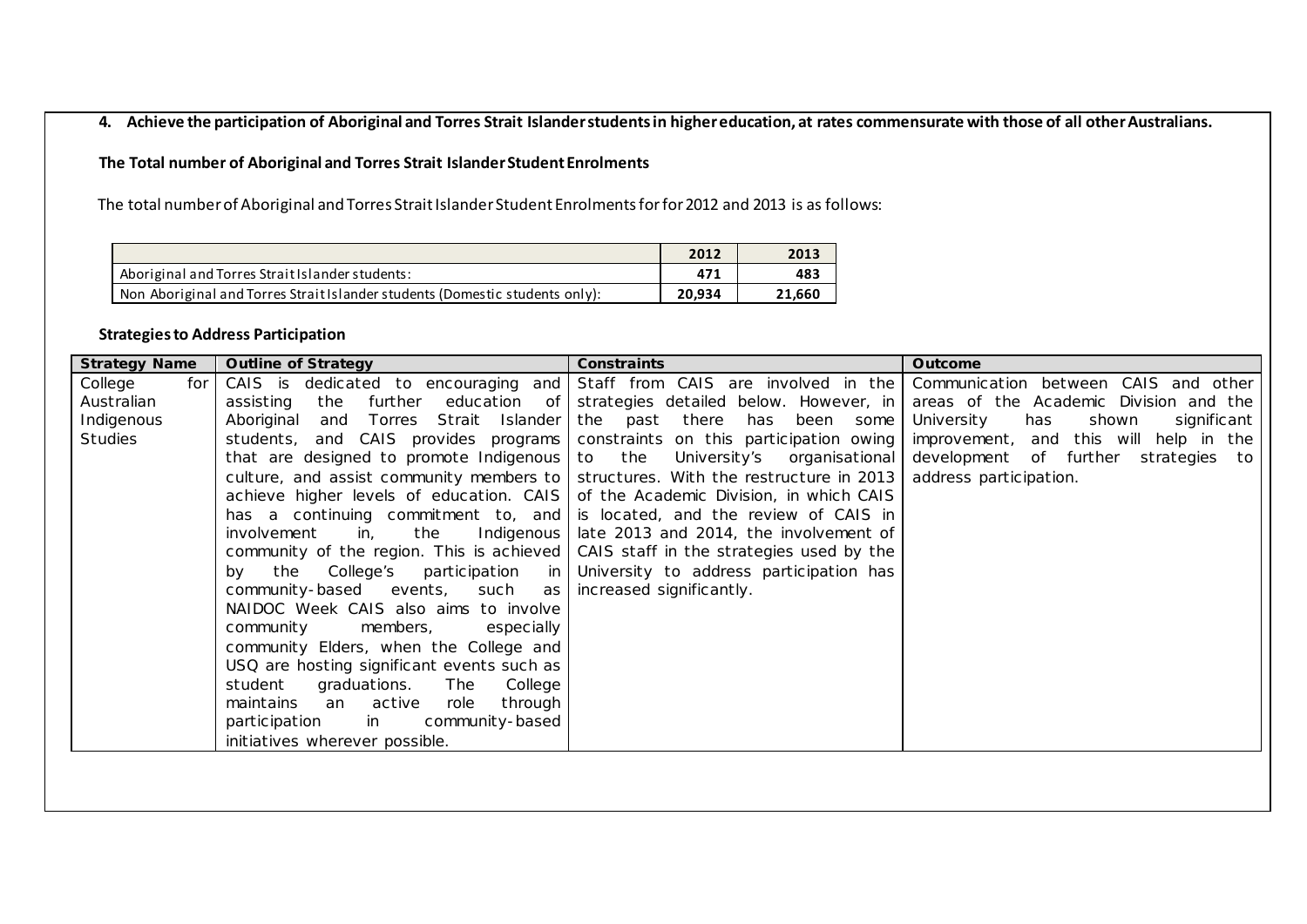| <b>Strategy Name</b>                                        | <b>Outline of Strategy</b>                                                                                                                                                                                                                                                                                                                                                                                                                                                                                                                                                                                                                                                                                                      | <b>Constraints</b>                                                                                                                                                                                                                                                                                                                                                                                                                    | Outcome                                                                                                                                                                                                                                                                                                                                                                                                                                                                                                                                                                                                                                                                                                                                                                                                                                                                                                                                                                                                                                                                                                                |
|-------------------------------------------------------------|---------------------------------------------------------------------------------------------------------------------------------------------------------------------------------------------------------------------------------------------------------------------------------------------------------------------------------------------------------------------------------------------------------------------------------------------------------------------------------------------------------------------------------------------------------------------------------------------------------------------------------------------------------------------------------------------------------------------------------|---------------------------------------------------------------------------------------------------------------------------------------------------------------------------------------------------------------------------------------------------------------------------------------------------------------------------------------------------------------------------------------------------------------------------------------|------------------------------------------------------------------------------------------------------------------------------------------------------------------------------------------------------------------------------------------------------------------------------------------------------------------------------------------------------------------------------------------------------------------------------------------------------------------------------------------------------------------------------------------------------------------------------------------------------------------------------------------------------------------------------------------------------------------------------------------------------------------------------------------------------------------------------------------------------------------------------------------------------------------------------------------------------------------------------------------------------------------------------------------------------------------------------------------------------------------------|
| Helping Hands                                               | Helping Hands is an intense, Indigenised<br>student support model which aims to<br>orientate, retain and graduate Indigenous<br>students. This model has been developed<br>by Indigenous academics for Indigenous<br>university students, to provide them with<br>the necessary cultural and academic<br>support, in order for them to be successful<br>in navigating the university environment.                                                                                                                                                                                                                                                                                                                               | One key constraint of Helping Hands is<br>that it is currently limited to only those<br>Indigenous students studying Nursing.<br>To address this, a project is currently<br>underway<br>within<br>the<br>University's<br>Academic<br>Division<br>to<br>roll-out<br>the<br>Hands<br>Helping<br>all<br>program<br>across<br>discipline<br>which<br>areas<br>have<br>an<br>Indigenous cohort within both faculties<br>of the University. | Since it was implemented in 2007, Helping<br>Hands has contributed to a large growth in<br>enrolments and graduations, with the<br>annual graduation rate over the period<br>2007-2011 being nearly six times that for<br>the previous 17 years.                                                                                                                                                                                                                                                                                                                                                                                                                                                                                                                                                                                                                                                                                                                                                                                                                                                                       |
| The Indigenous<br>Curriculum<br>Content<br>(ICC)<br>project | The purpose of the Indigenous Curriculum<br>Content Project is to work with staff<br>across the university to facilitate the<br>embedding of Indigenous content and<br>perspectives across the USQ curricula.<br>This project is part of the University's<br>broader initiative to enhance the<br>Indigenous Cultural Competency of staff<br>and graduates. The major goals of the<br>project are to:<br>Expand and enhance embedding of<br>Indigenous perspectives into<br>curricula.<br>Provide strategic and systematic<br>professional development that<br>advocates for Indigenous<br>perspectives and supports<br>academic staff as they embed such<br>perspectives in their programs,<br>courses and learning activities | The resources allocated to the process<br>have been limited to a single staff<br>member to date. However, USQ will<br>soon be launching a Reconciliation<br>Action Plan that will help to extend the<br>reach of the process by providing<br>additional support frameworks and<br>endorsement for staff involvement and<br>the extension of financial resourcing.                                                                     | The project has made significant progress<br>on its overall aims in 2013. To date, staff<br>in one new program (Urban and Regional<br>Planning) and in two broader, school based<br>program review processes (Creative Arts<br>and Education) have engaged with<br>reviewing program structure and content<br>and significantly increasing the use of<br>Indigenous content and perspectives in<br>selected courses. The Schools of Teacher<br>Education and Early Childhood and<br>Linguistics, Adult and Special Education are<br>taking this a step further, to consider how<br>they could use Indigenous pedagogical<br>approaches in program structures, more<br>broadly. Several specific Professional<br>Development events have also occurred.<br>Academic and professional staff have been<br>involved in culture/history emersion events<br>via 'On Country' trips in the Toowoomba<br>region, with a view to enhancing general<br>staff Indigenous cultural competency.<br>Additionally, workshops in Indigenous<br>pedagogy were held to provide support for<br>staff in the learning and teaching domain. |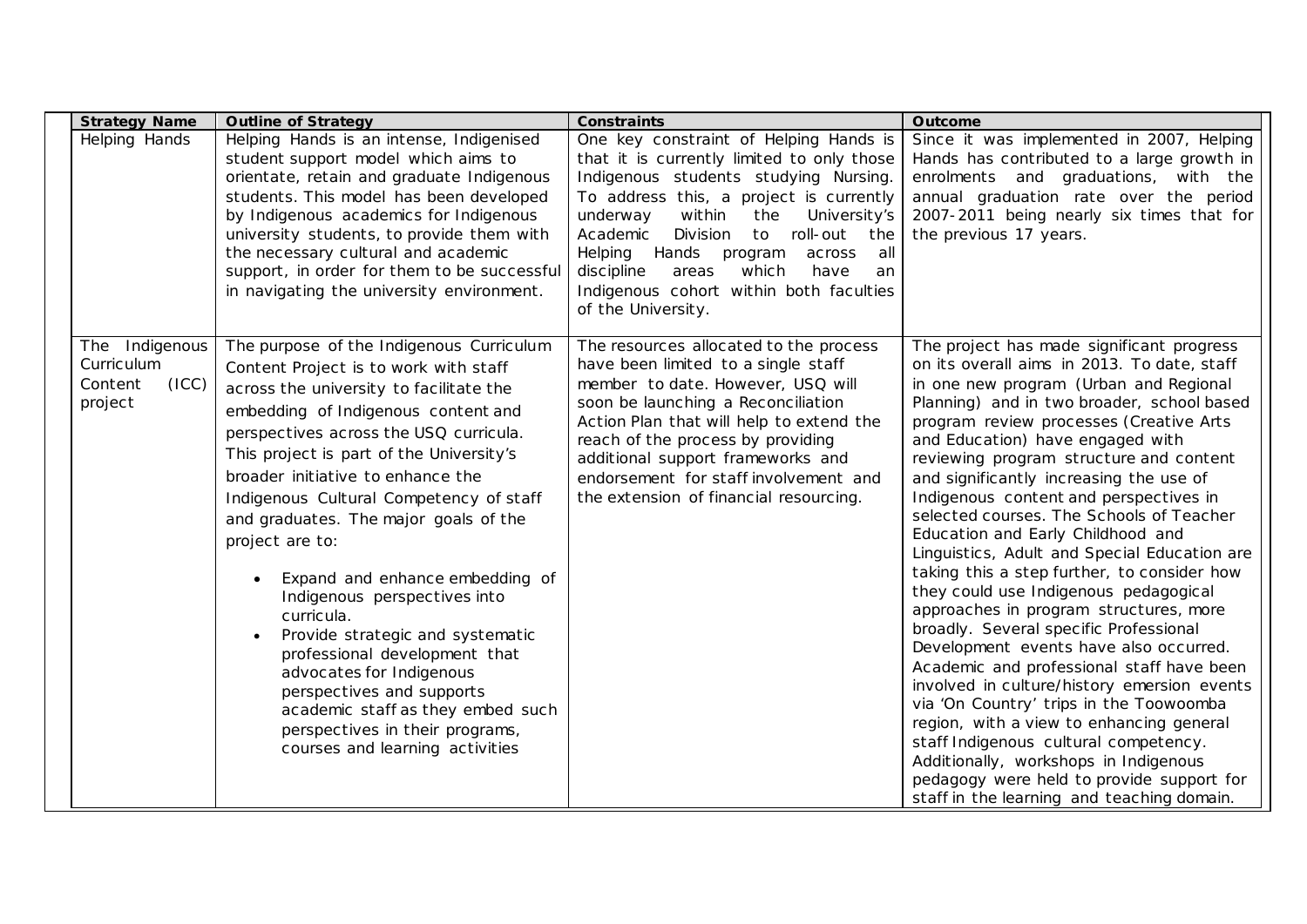| <b>Strategy Name</b>                                       | <b>Outline of Strategy</b>                                                                                                                                                                                                                                                                                                                                                                                                                                                                                                              | Constraints                                                                                                                                                                                                                                   | Outcome                                                                                                                                                                                                                                                                   |
|------------------------------------------------------------|-----------------------------------------------------------------------------------------------------------------------------------------------------------------------------------------------------------------------------------------------------------------------------------------------------------------------------------------------------------------------------------------------------------------------------------------------------------------------------------------------------------------------------------------|-----------------------------------------------------------------------------------------------------------------------------------------------------------------------------------------------------------------------------------------------|---------------------------------------------------------------------------------------------------------------------------------------------------------------------------------------------------------------------------------------------------------------------------|
| Indigenous<br>Research<br>Strategy                         | The DVC (Research & Innovation) has led<br>a process to develop USQ's first formally<br>articulated Indigenous Research Strategy<br>as a basis for providing greater clarity<br>around the strategies in place to support<br>both Indigenous research and Indigenous<br>researchers at the University.                                                                                                                                                                                                                                  | At the time of writing, an advanced<br>draft of the Strategy has been<br>stakeholders<br>circulated<br>to<br>for<br>consultation, and feedback is in the<br>process of being collated with a view to<br>finalising the document for approval. | This first iteration of the USQ Indigenous<br>Research Strategy will be in place until the<br>end of 2015, at which time it will be<br>refreshed in order to align its planning<br>period with the University's next three year<br>strategic planning cycle from 2016-19. |
| Personalised<br>learning<br>strategies<br>at<br><b>USQ</b> | Indigenous students also benefit<br>USQ's<br>mainstream strategies<br>from<br>inc luding<br>USQ's extensive support network of<br>Student Relationship Officers (SROs); the<br>Interaction<br>encouragement of<br>with<br>teaching staff and students enrolled in the<br>same course; as well as access to<br>discussion boards within the Student<br>Management System (USQ<br>Learning<br>StudyDesk), USQ's Student Personalised<br>Academic Road to Success (SPARS), and<br>USQ's full range of personalised learning<br>strategies. |                                                                                                                                                                                                                                               |                                                                                                                                                                                                                                                                           |
|                                                            |                                                                                                                                                                                                                                                                                                                                                                                                                                                                                                                                         |                                                                                                                                                                                                                                               |                                                                                                                                                                                                                                                                           |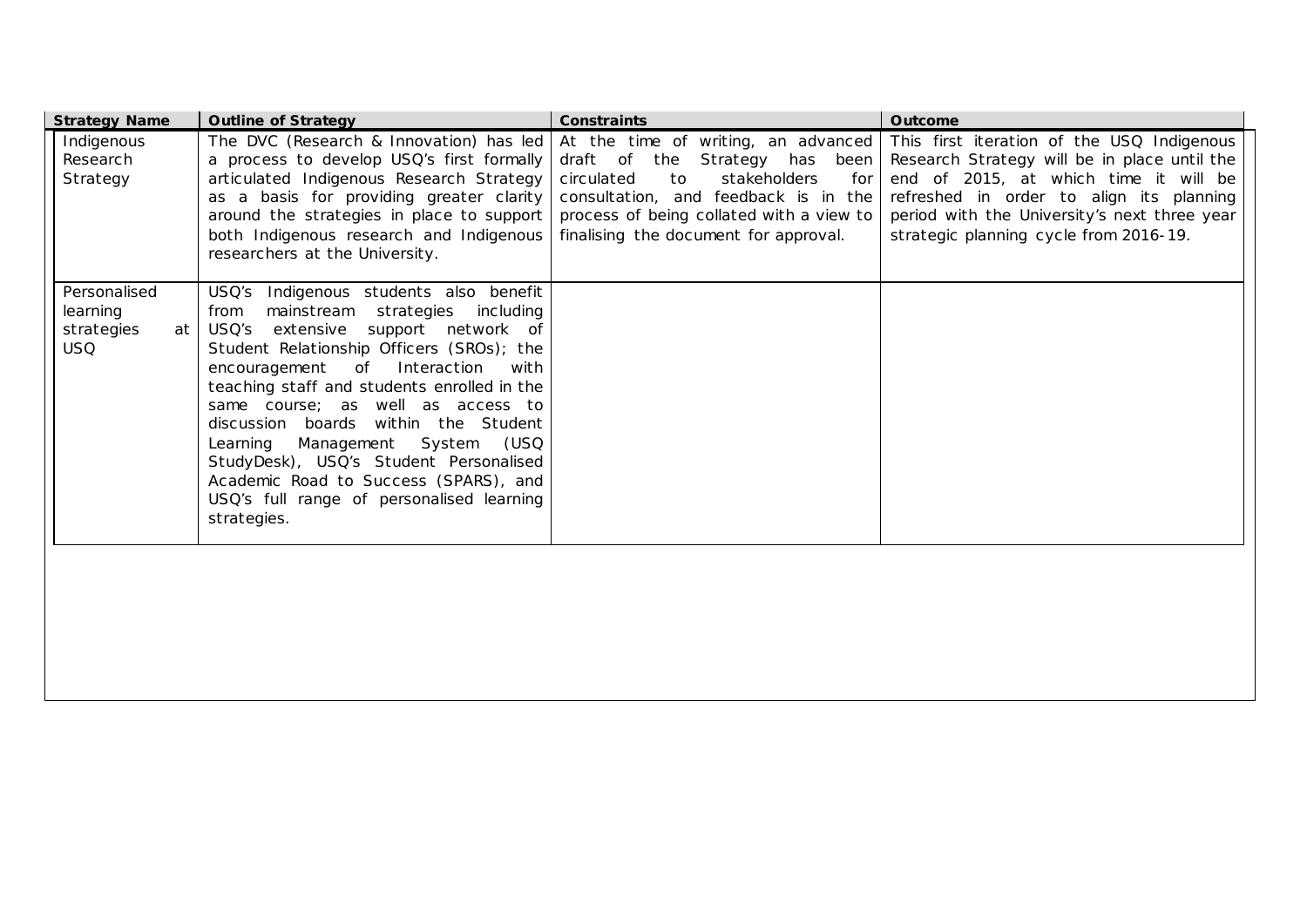**5. Enable Aboriginal and Torres Strait Islander students to attain the same graduation rates from award courses in higher education as for other Australians.** 

# **Total Number of Aboriginal and Torres Strait Islander Student Completions – Bachelor Level and above**

|                                                                          | 2012  | 2013  |
|--------------------------------------------------------------------------|-------|-------|
| Aboriginal and Torres Strait Islander students: (Higher Degree)          | 8     | 8     |
| Non Aboriginal and Torres Strait Islander students: (Higher Degree)      | 552   | 578   |
| <b>Total Domestic students: (Higher Degree)</b>                          | 560   | 586   |
| Aboriginal and Torres Strait Islander students: (Other postgraduate)     | 11    | 8     |
| Non Aboriginal and Torres Strait Islander students: (Other postgraduate) | 541   | 612   |
| Total Domestic students: (Other postgraduate)                            | 552   | 620   |
| Aboriginal and Torres Strait Islander students: (Bachelor degree)        | 32    | 20    |
| Non Aboriginal and Torres Strait Islander students: (Bachelor degree)    | 1,435 | 1.437 |
| Total Domestic students: (Bachelor degree)                               | 1,467 | 1457  |

# **Support Mechanisms**

| <b>Support Mechanisms</b>                | <b>Description</b>                                                                                                                                                                                             | <b>Constraints</b>                                                                                                                                                           | Outcome                                                                            |
|------------------------------------------|----------------------------------------------------------------------------------------------------------------------------------------------------------------------------------------------------------------|------------------------------------------------------------------------------------------------------------------------------------------------------------------------------|------------------------------------------------------------------------------------|
| CAIK Indigenous Student<br>Support Fund  | Allocation of funds for<br>emergency purposes<br>(funeral travel, rent<br>assistance, food) and<br>financial hardship.                                                                                         |                                                                                                                                                                              | Over \$15,000<br>allocated from<br><b>CAIK's Operating</b><br><b>Budget</b>        |
| Indigenous Tutorial<br>Assistance Scheme | A DIISRTE program<br>providing<br>supplementary<br>funding to the IEU for<br>tutorial assistance to<br>enrolled<br>undergraduate<br>students                                                                   | Low take up<br>rate. Cannot be<br>used for<br>enabling level<br>programs                                                                                                     |                                                                                    |
| Helping Hands                            | the<br>noted<br>in<br>As.<br>previous section, this<br>provides<br>program<br>a<br>comprehensive,<br>culturally<br>appropriate<br>approach<br>to<br>the<br>supporting<br>Indigenous<br>students<br>in Nursing. | Currently<br>limited to<br>Nursing<br>students, but a<br>project is<br>underway to<br>roll-out across<br>all disciplines<br>where<br>Indigenous<br>students are<br>enrolled. | As noted previously,<br>outcomes of this<br>program are<br>exceptionally positive. |

# **Role of Indigenous Education/Support Unit**

The College for Australian Indigenous Studies sits within the Academic Division. The College was previously known as the Centre for Australian Indigenous Knowledges (CAIK) which has a long history of supporting USQ's Indigenous strategies. The mission and focus of CAIS are still being finalised, but will centre around: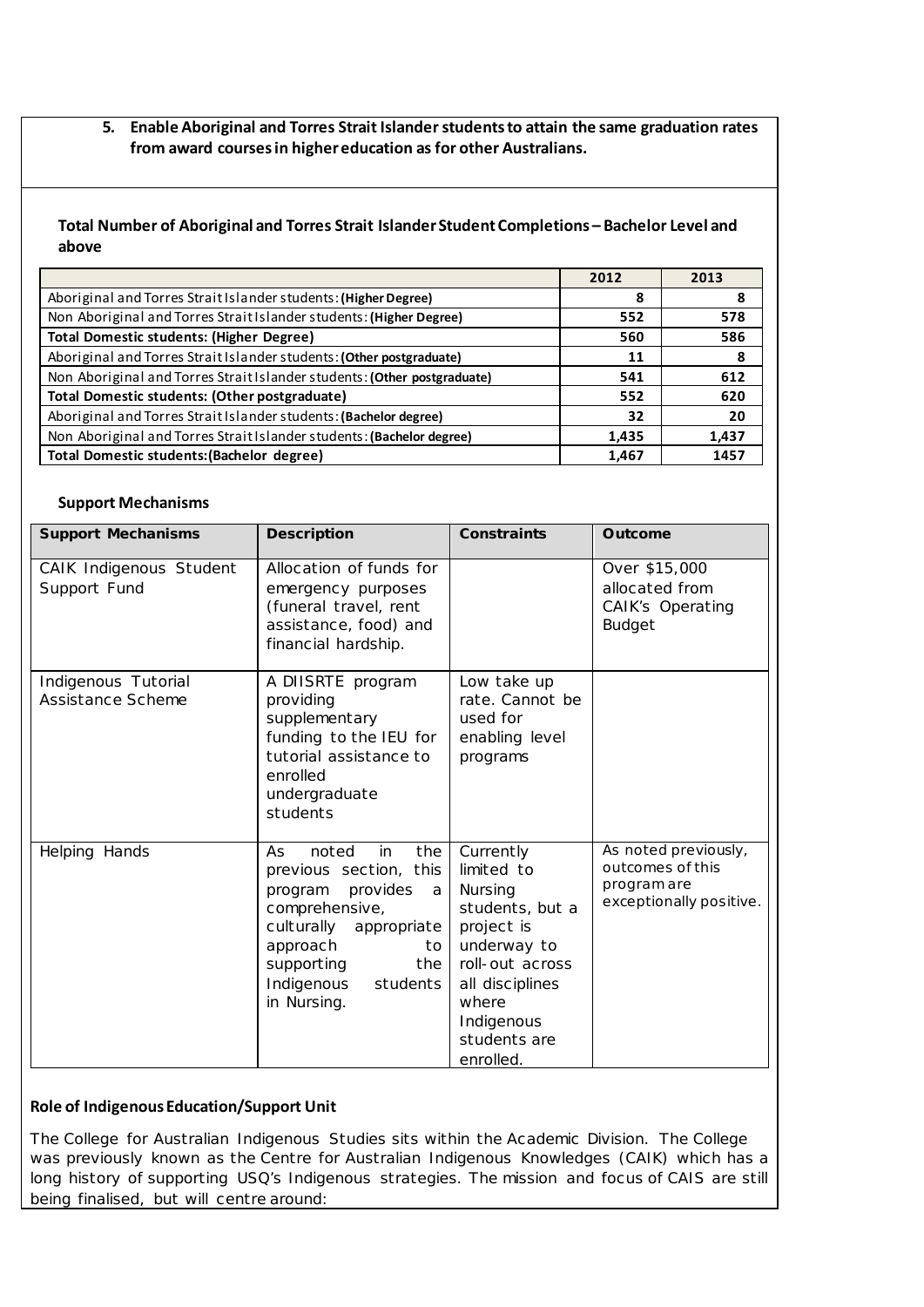# *Consultancy*

CAIS will serve as USQ's internal consultant for Indigenous matters. This will entail a strong commitment from USQ that CAIS would be an essential part of all Indigenous-relevant matters.

### *Education and Curriculum*

This area of focus will ensure USQ offers courses and programs with an Indigenous focus that meet applicable demands. Education curriculum and program teaching would be central to this, involving a key role in ensuring that USQ programs contain appropriate and relevant Indigenous content and are inclusive of the experiences of Indigenous Australians.

### *Research Engagement*

This will involve:

- engagement in contemporary research relevant to Indigenous matters and issues;
- building the research profile of the unit;
- the provision of opportunities for productive research partnerships and research into issues of importance to Indigenous peoples and communities;
- fostering the creation of a positive and supportive research culture for postgraduate and higher degree students; and
- increasing the research skills and capabilities of Indigenous researchers.

### *Student Engagement and Encouragement*

Activities in this area will focus around the development, implementation and management of an Indigenous Student Engagement and Encouragement (ISEE) network*.* It is proposed that this network will consist of the current CAIS professional staff based on all three campuses as well as online, and provide a consistent USQ-wide approach to the current diversity of Indigenous student support and outreach and engagement roles. Prime responsibilities of the ISEE network will be to administer the ITAS, IHEPPP and any other such schemes, and to engage with the mainstream operational support, academic program support, student support and outreach and engagement activities of USQ to ensure appropriate cultural awareness across all staff members and to provide specialist assistance needed for specific Indigenous reasons.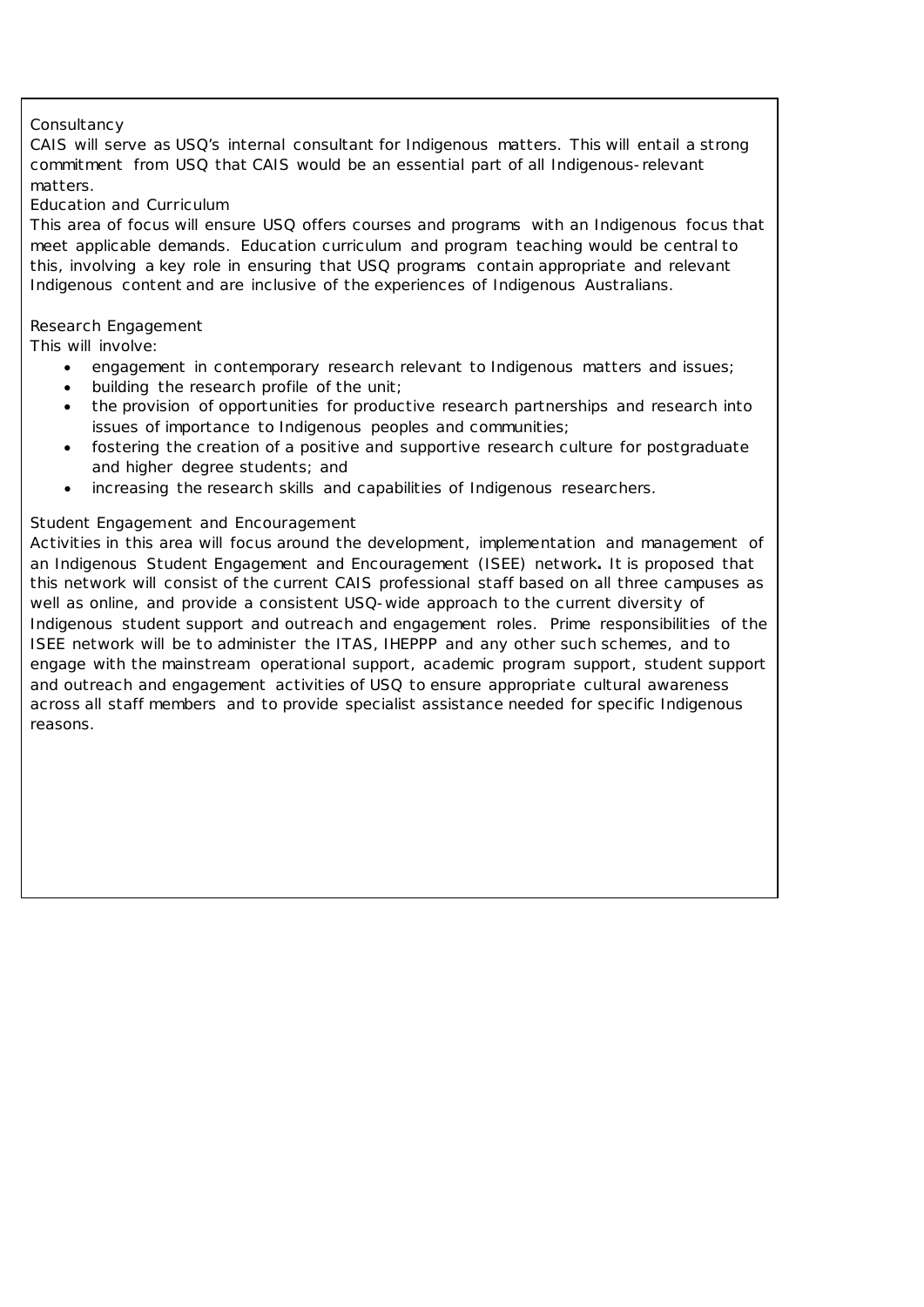## **6. To provide all Australian students with an understanding of and respect for Aboriginal and Torres Strait Islander traditional and contemporary cultures.**

### **Indigenous Perspectives in the Curriculum**

CAIS currently offers five undergraduate courses – Indigenous Cultural Studies; Indigenous Cultural Identity; Indigenous Knowledge and Australian Heritage; On Country Learning: Indigenous Knowledge through Butchulla Culture; and Indigenous Australian Cultures and Communities - that can be taken as electives by students in both Faculties. CAIS also delivers EDC2200 Indigenous Perspectives (<http://www.usq.edu.au/course/synopses/2014/EDC2200.html> ); a core course for all pre-service teaching students.

USQ's School of Health, Nursing and Midwifery has had an Indigenous nursing academic lecturing position within the nursing program on a continuing basis for over a decade. In addition to lecturing, this position encompasses a support role to provide academic and cultural support for Indigenous nursing students enrolled in the nursing programs. The lecturing component of this position is to teach an Indigenous Health & Cross Cultural Care Course for all undergraduate nursing students enrolled in the Bachelor of Nursing program at USQ.

The School of Teacher Education and Early Childhood collaborates with the Senior Recruitment Officer (Education Queensland) to support pre-service teachers to secure placements at Identified Indigenous Schools in the Torres Strait, North Queensland and Indigenous communities. These opportunities require a commitment for seeking employment in Indigenous communities as this placement process involves expensive airfares and the availability of accommodation.

### **Addressing Cultural Competency**

As part of the development of the USQ Reconciliation Plan, the University has pursued the development of a formal set of Indigenous Cultural Protocols based on accepted and agreed practice. The Protocols aim to ensure that USQ acts appropriately in relation to acknowledging and respecting the place of Aboriginal and Torres Strait Islander peoples as the original custodians of this land. Again, this development has involved a wide consultation process and at the time of writing is in an advanced draft stage.

Once finalised and approved, the Indigenous Cultural Protocols will be made widely available online and via a hard copy booklet, will be embedded into USQ policy and procedures and so subject to regular review and refreshment, and will constitute the first element of the broader development of a USQ cultural competency framework that is aligned with Universities Australia's Indigenous Cultural Competency Framework.

### **Involvement with Indigenous Community**

The School of Arts and Communication supports CAIK in the conduct of an Indigenous Art Exhibition every two years to promote Indigenous cultures and support Indigenous youth taking pride in their rich cultural heritage. Programs are held at USQ Toowoomba every two years.

Building on the precedent set by the long established Olga Miller Memorial Garden at USQ Fraser Coast, the establishment of the Gumbi Gumbi Cultural Gardens in 2013 at USQ Toowoomba has boosted USQ's capacity to effectively engage with local Indigenous communities. The Gumbi Gumbi Cultural Gardens were designed in close partnership with respected Historical Elders from Toowoomba and Elders of the Jarowair People, Traditional Owners of the land on which the USQ Toowoomba campus resides.

The Gardens cover approximately 2.2 hectares of land adjacent to the main entrance at USQ Toowoomba. They include a number of small and large teaching and gathering spaces infused into the overall character of the development. The Gardens highlight local culture through more than 100 plantings of species used traditionally for food and medicinal purposes, as well as a yarning circle, fire pit, grinding stones, an astro-archaeological area